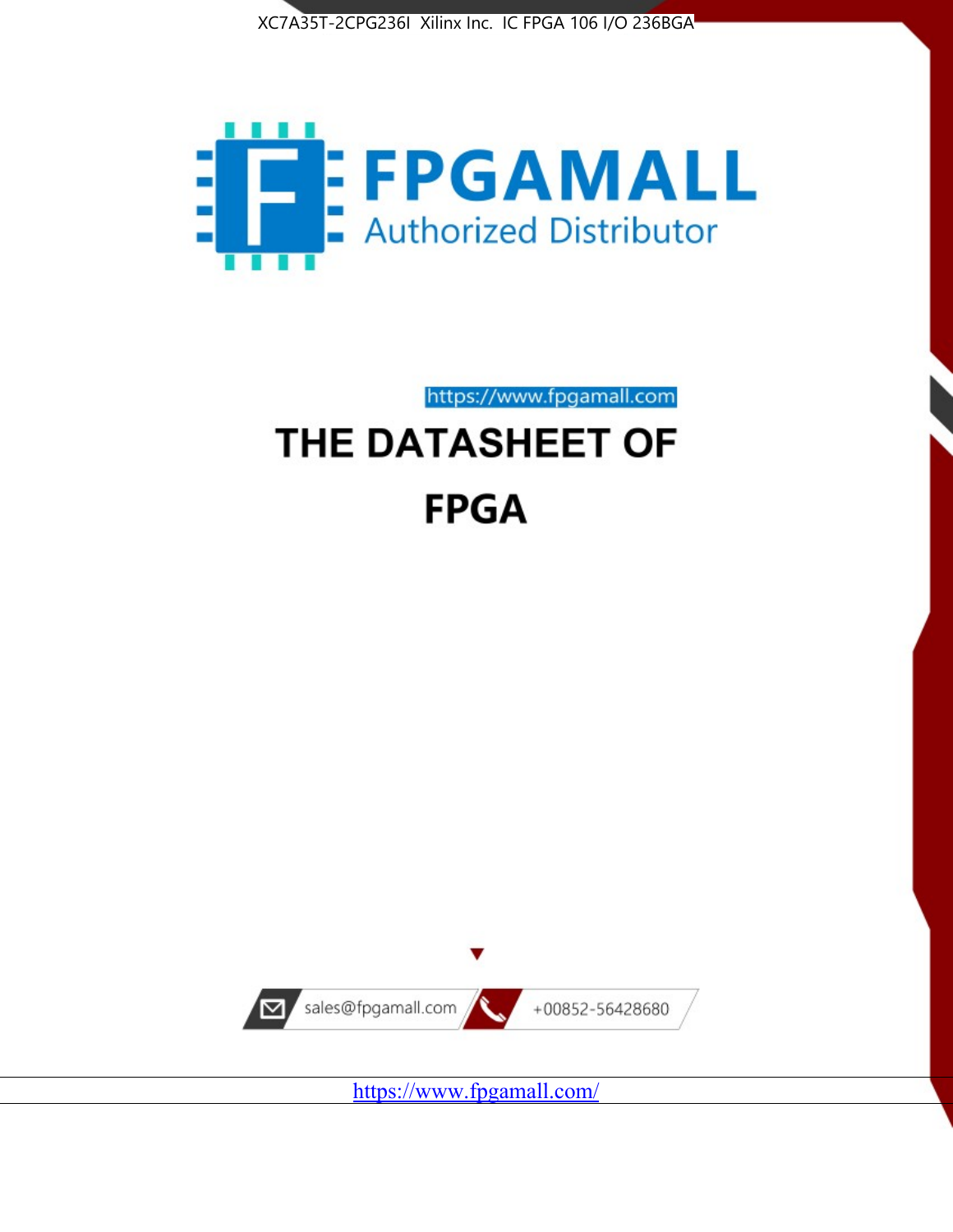# **EXALINX**

## **7 Series FPGAs Data Sheet: Overview**

DS180 (v2.6) February 27, 2018 **Product Specification**

#### **General Description**

Xilinx® 7 series FPGAs comprise four FPGA families that address the complete range of system requirements, ranging from low cost, small form factor, cost-sensitive, high-volume applications to ultra high-end connectivity bandwidth, logic capacity, and signal processing capability for the most demanding high-performance applications. The 7 series FPGAs include:

- Spartan®-7 Family: Optimized for low cost, lowest power, and high I/O performance. Available in low-cost, very small form-factor packaging for smallest PCB footprint.
- Artix®-7 Family: Optimized for low power applications requiring serial transceivers and high DSP and logic throughput. Provides the lowest total bill of materials cost for high-throughput, cost-sensitive applications.
- Kintex®-7 Family: Optimized for best price-performance with a 2X improvement compared to previous generation, enabling a new class of FPGAs.
- Virtex®-7 Family: Optimized for highest system performance and capacity with a 2X improvement in system performance. Highest capability devices enabled by stacked silicon interconnect (SSI) technology

Built on a state-of-the-art, high-performance, low-power (HPL), 28 nm, high-k metal gate (HKMG) process technology, 7 series FPGAs enable an unparalleled increase in system performance with 2.9 Tb/s of I/O bandwidth, 2 million logic cell capacity, and 5.3 TMAC/s DSP, while consuming 50% less power than previous generation devices to offer a fully programmable alternative to ASSPs and ASICs.

### **Summary of 7 Series FPGA Features**

- Advanced high-performance FPGA logic based on real 6-input lookup table (LUT) technology configurable as distributed memory.
- 36 Kb dual-port block RAM with built-in FIFO logic for on-chip data buffering.
- High-performance SelectIO™ technology with support for DDR3 interfaces up to 1,866 Mb/s.
- High-speed serial connectivity with built-in multi-gigabit transceivers from 600 Mb/s to max. rates of 6.6 Gb/s up to 28.05 Gb/s, offering a special low-power mode, optimized for chip-to-chip interfaces.
- A user configurable analog interface (XADC), incorporating dual 12-bit 1MSPS analog-to-digital converters with on-chip thermal and supply sensors.
- DSP slices with 25 x 18 multiplier, 48-bit accumulator, and pre-adder for high-performance filtering, including optimized symmetric coefficient filtering.
- Powerful clock management tiles (CMT), combining phase-locked loop (PLL) and mixed-mode clock manager (MMCM) blocks for high precision and low jitter.
- Quickly deploy embedded processing with MicroBlaze™ processor.
- Integrated block for PCI Express® (PCIe), for up to x8 Gen3 Endpoint and Root Port designs.
- Wide variety of configuration options, including support for commodity memories, 256-bit AES encryption with HMAC/SHA-256 authentication, and built-in SEU detection and correction.
- Low-cost, wire-bond, bare-die flip-chip, and high signal integrity flipchip packaging offering easy migration between family members in the same package. All packages available in Pb-free and selected packages in Pb option.
- Designed for high performance and lowest power with 28 nm, HKMG, HPL process, 1.0V core voltage process technology and 0.9V core voltage option for even lower power.

| <b>Max. Capability</b>         | Spartan-7           | Artix-7                                    | Kintex-7                                              | Virtex-7                                |
|--------------------------------|---------------------|--------------------------------------------|-------------------------------------------------------|-----------------------------------------|
| Logic Cells                    | 102K                | 215K                                       | 478K                                                  | 1,955K                                  |
| Block RAM <sup>(1)</sup>       | 4.2 Mb              | 13 Mb                                      | 34 Mb                                                 | 68 Mb                                   |
| <b>DSP Slices</b>              | 160                 | 740                                        | 1,920                                                 | 3,600                                   |
| DSP Performance <sup>(2)</sup> | 176 GMAC/s          | 929 GMAC/s                                 | 2,845 GMAC/s                                          | 5,335 GMAC/s                            |
| MicroBlaze CPU <sup>(3)</sup>  | 260 DMIPs           | 303 DMIPs                                  | 438 DMIPs                                             | 441 DMIPs                               |
| Transceivers                   |                     | 16                                         | 32                                                    | 96                                      |
| <b>Transceiver Speed</b>       |                     | $6.6$ Gb/s                                 | $12.5$ Gb/s                                           | 28.05 Gb/s                              |
| Serial Bandwidth               |                     | $211$ Gb/s                                 | 800 Gb/s                                              | 2,784 Gb/s                              |
| PCIe Interface                 | -                   | x4 Gen2                                    | x8 Gen2                                               | x8 Gen3                                 |
| Memory Interface               | $800$ Mb/s          | 1.066 Mb/s                                 | 1.866 Mb/s                                            | 1.866 Mb/s                              |
| I/O Pins                       | 400                 | 500                                        | 500                                                   | 1,200                                   |
| I/O Voltage                    | $1.2V - 3.3V$       | $1.2V - 3.3V$                              | $1.2V - 3.3V$                                         | $1.2V - 3.3V$                           |
| Package Options                | Low-Cost, Wire-Bond | Low-Cost, Wire-Bond,<br>Bare-Die Flip-Chip | Bare-Die Flip-Chip and High-<br>Performance Flip-Chip | <b>Highest Performance</b><br>Flip-Chip |

#### *Table 1:* **7 Series Families Comparison**

#### **Notes:**

2. Peak DSP performance numbers are based on symmetrical filter implementation.<br>3. Peak MicroBlaze CPU performance numbers based on microcontroller preset.

Peak MicroBlaze CPU performance numbers based on microcontroller preset.

© Copyright 2010–2018 Xilinx, Inc., Xilinx, the Xilinx logo, Artix, ISE, Kintex, Spartan, Virtex, Vivado, Zynq, and other designated brands included herein are trademarks of Xilinx in the United States and other countries. PCI Express is a trademark of PCI-SIG and used under license. All other trademarks are the property of their respective owners.

<sup>1.</sup> Additional memory available in the form of distributed RAM.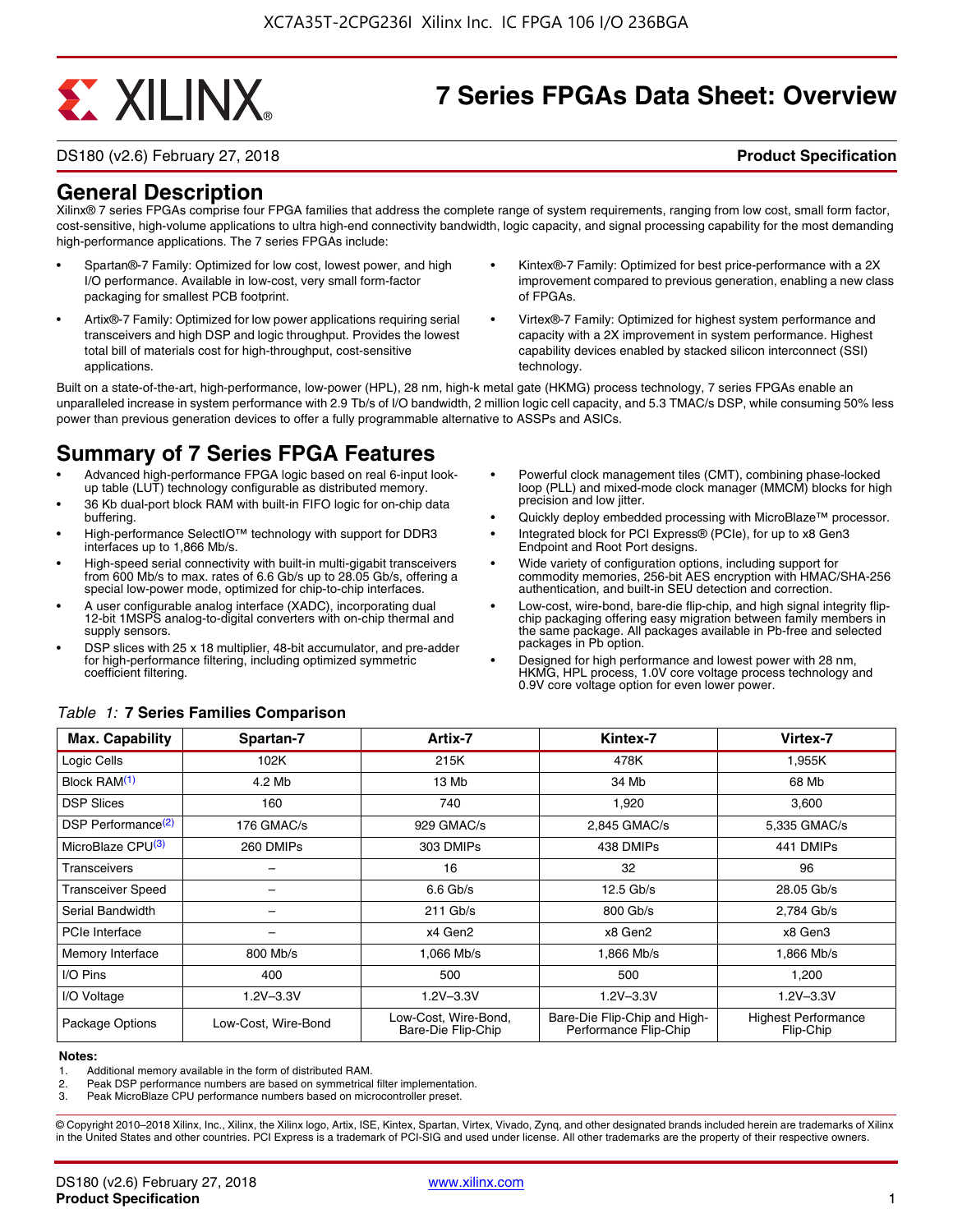### **Spartan-7 FPGA Feature Summary**

#### *Table 2:* **Spartan-7 FPGA Feature Summary by Device**

|               |                |                       | <b>CLB</b>                            |                                     |              | <b>Block RAM Blocks</b> <sup>(3)</sup> |             |                     |             |             |                              |                                   |                              |
|---------------|----------------|-----------------------|---------------------------------------|-------------------------------------|--------------|----------------------------------------|-------------|---------------------|-------------|-------------|------------------------------|-----------------------------------|------------------------------|
| <b>Device</b> | Logic<br>Cells | Slices <sup>(1)</sup> | Max<br><b>Distributed</b><br>RAM (Kb) | <b>DSP</b><br>Slices <sup>(2)</sup> | <b>18 Kb</b> | 36 Kb                                  | Max<br>(Kb) | CMTS <sup>(4)</sup> | <b>PCle</b> | <b>GT</b>   | <b>XADC</b><br><b>Blocks</b> | Total I/O<br>Banks <sup>(5)</sup> | <b>Max User</b><br><b>VO</b> |
| XC7S6         | 6,000          | 938                   | 70                                    | 10                                  | 10           | 5                                      | 180         | 2                   | $\Omega$    | 0           | 0                            | 2                                 | 100                          |
| <b>XC7S15</b> | 12,800         | 2,000                 | 150                                   | 20                                  | 20           | 10                                     | 360         | 2                   | $\Omega$    | $\mathbf 0$ | 0                            | 2                                 | 100                          |
| <b>XC7S25</b> | 23,360         | 3,650                 | 313                                   | 80                                  | 90           | 45                                     | 1,620       | 3                   | 0           | 0           |                              | 3                                 | 150                          |
| <b>XC7S50</b> | 52,160         | 8,150                 | 600                                   | 120                                 | 150          | 75                                     | 2,700       | 5                   | $\Omega$    | 0           |                              | 5                                 | 250                          |
| <b>XC7S75</b> | 76,800         | 12,000                | 832                                   | 140                                 | 180          | 90                                     | 3,240       | 8                   | 0           | 0           |                              | 8                                 | 400                          |
| XC7S100       | 102,400        | 16.000                | 1,100                                 | 160                                 | 240          | 120                                    | 4,320       | 8                   | 0           | 0           |                              | 8                                 | 400                          |

#### **Notes:**

1. Each 7 series FPGA slice contains four LUTs and eight flip-flops; only some slices can use their LUTs as distributed RAM or SRLs.<br>2. Each DSP slice contains a pre-adder. a 25 x 18 multiplier. an adder. and an accumulato

2. Each DSP slice contains a pre-adder, a 25 x 18 multiplier, an adder, and an accumulator. 3. Block RAMs are fundamentally 36 Kb in size; each block can also be used as two independent 18 Kb blocks.

4. Each CMT contains one MMCM and one PLL.

5. Does not include configuration Bank 0.

#### *Table 3:* **Spartan-7 FPGA Device-Package Combinations and Maximum I/Os**

| Package         | CPGA196      | <b>CSGA225</b> | <b>CSGA324</b> | FTGB196    | <b>FGGA484</b> | <b>FGGA676</b> |
|-----------------|--------------|----------------|----------------|------------|----------------|----------------|
| Size (mm)       | $8 \times 8$ | $13 \times 13$ | $15 \times 15$ | 15 x 15    | 23 x 23        | 27 x 27        |
| Ball Pitch (mm) | 0.5          | 0.8            | 0.8            | 1.0        | 1.0            | 1.0            |
| <b>Device</b>   | HR $l$ (1)   | HR $UO(1)$     | HR $UO(1)$     | HR $UO(1)$ | HR $UO(1)$     | HR $UO(1)$     |
| XC7S6           | 100          | 100            |                | 100        |                |                |
| <b>XC7S15</b>   | 100          | 100            |                | 100        |                |                |
| <b>XC7S25</b>   |              | 150            | 150            | 100        |                |                |
| <b>XC7S50</b>   |              |                | 210            | 100        | 250            |                |
| <b>XC7S75</b>   |              |                |                |            | 338            | 400            |
| <b>XC7S100</b>  |              |                |                |            | 338            | 400            |

#### **Notes:**

1. HR = High-range I/O with support for I/O voltage from 1.2V to 3.3V.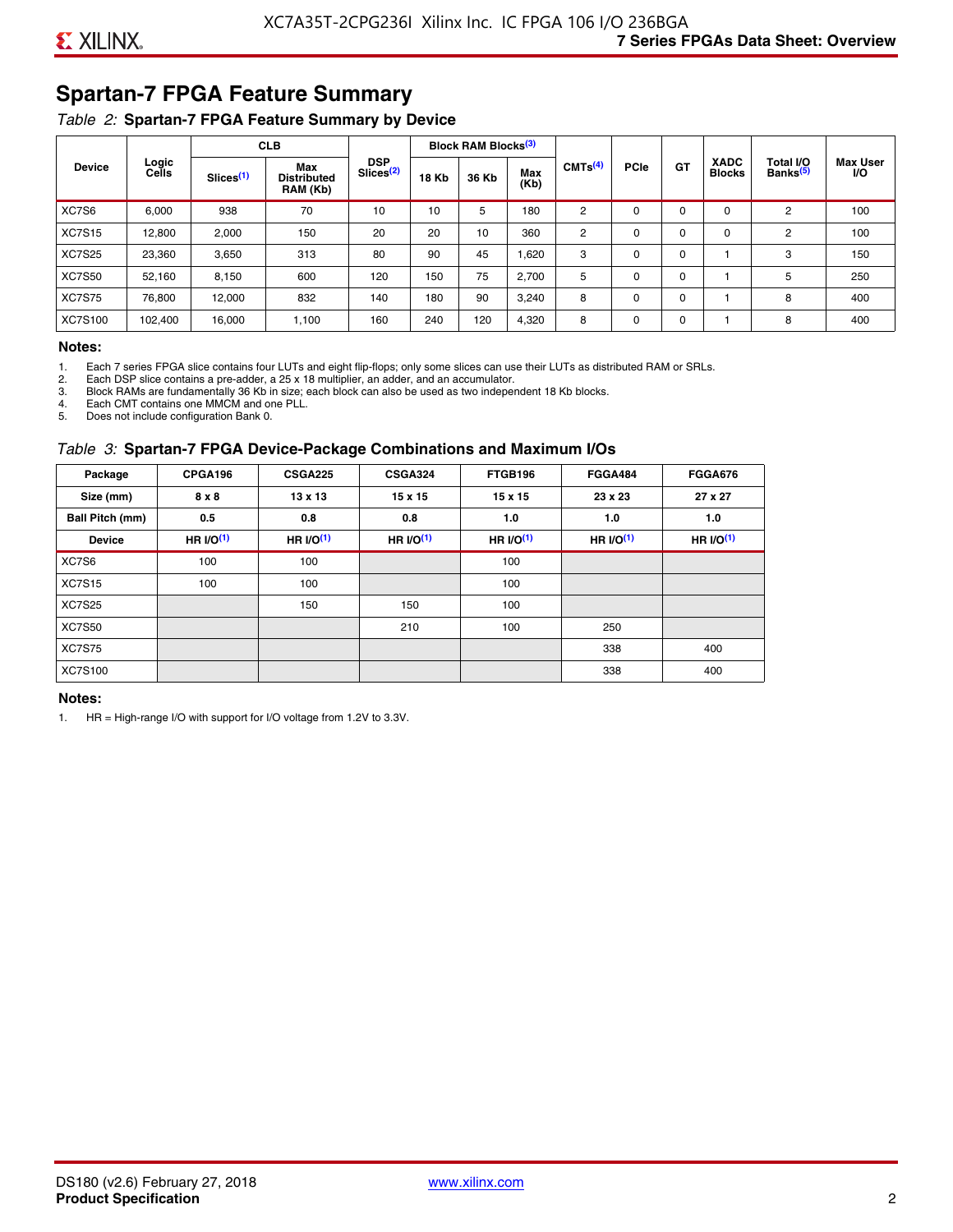### **Artix-7 FPGA Feature Summary**

#### *Table 4:* **Artix-7 FPGA Feature Summary by Device**

|                 |                |                       | <b>Configurable Logic Blocks</b><br>(CLBs) | <b>DSP48E1</b>        |              | Block RAM Blocks <sup>(3)</sup> |             |                     |                     |             | <b>XADC</b>   | Total I/O            | <b>Max User</b>    |
|-----------------|----------------|-----------------------|--------------------------------------------|-----------------------|--------------|---------------------------------|-------------|---------------------|---------------------|-------------|---------------|----------------------|--------------------|
| <b>Device</b>   | Logic<br>Cells | Slices <sup>(1)</sup> | Max<br><b>Distributed</b><br>RAM (Kb)      | Slices <sup>(2)</sup> | <b>18 Kb</b> | 36 Kb                           | Max<br>(Kb) | CMTS <sup>(4)</sup> | PCle <sup>(5)</sup> | <b>GTPs</b> | <b>Blocks</b> | Banks <sup>(6)</sup> | I/O <sub>(7)</sub> |
| XC7A12T         | 12,800         | 2,000                 | 171                                        | 40                    | 40           | 20                              | 720         | 3                   |                     | 2           |               | 3                    | 150                |
| XC7A15T         | 16,640         | 2,600                 | 200                                        | 45                    | 50           | 25                              | 900         | 5                   |                     | 4           |               | 5                    | 250                |
| XC7A25T         | 23,360         | 3,650                 | 313                                        | 80                    | 90           | 45                              | 1,620       | 3                   |                     | 4           |               | 3                    | 150                |
| XC7A35T         | 33,280         | 5,200                 | 400                                        | 90                    | 100          | 50                              | 1,800       | 5                   |                     | 4           |               | 5                    | 250                |
| XC7A50T         | 52,160         | 8,150                 | 600                                        | 120                   | 150          | 75                              | 2.700       | 5                   |                     | 4           |               | 5                    | 250                |
| XC7A75T         | 75,520         | 11,800                | 892                                        | 180                   | 210          | 105                             | 3,780       | 6                   |                     | 8           |               | 6                    | 300                |
| <b>XC7A100T</b> | 101.440        | 15,850                | 1.188                                      | 240                   | 270          | 135                             | 4,860       | 6                   |                     | 8           |               | 6                    | 300                |
| <b>XC7A200T</b> | 215,360        | 33,650                | 2,888                                      | 740                   | 730          | 365                             | 13,140      | 10                  |                     | 16          |               | 10                   | 500                |

**Notes:**  Each 7 series FPGA slice contains four LUTs and eight flip-flops; only some slices can use their LUTs as distributed RAM or SRLs.

2. Each DSP slice contains a pre-adder, a 25 x 18 multiplier, an adder, and an accumulator.

3. Block RAMs are fundamentally 36 Kb in size; each block can also be used as two independent 18 Kb blocks.

4. Each CMT contains one MMCM and one PLL.<br>5. Artix-7 FPGA Interface Blocks for PCI Express

5. Artix-7 FPGA Interface Blocks for PCI Express support up to x4 Gen 2.<br>6. Does not include configuration Bank 0.

6. Does not include configuration Bank 0.

This number does not include GTP transceivers.

#### *Table 5:* **Artix-7 FPGA Device-Package Combinations and Maximum I/Os**

| Package <sup>(1)</sup>    |            | <b>CPG236</b>     |                | <b>CPG238</b>  |            | <b>CSG324</b> |                | <b>CSG325</b>     |       | <b>FTG256</b>     |            | <b>SBG484</b>     |                | FGG484 <sup>(2)</sup> |                | FBG484 <sup>(2)</sup> |       | FGG676 <sup>(3)</sup> |            | FBG676 <sup>(3)</sup> |            | <b>FFG1156</b> |
|---------------------------|------------|-------------------|----------------|----------------|------------|---------------|----------------|-------------------|-------|-------------------|------------|-------------------|----------------|-----------------------|----------------|-----------------------|-------|-----------------------|------------|-----------------------|------------|----------------|
| Size (mm)                 |            | $10 \times 10$    |                | $10 \times 10$ |            | 15 x 15       |                | 15 x 15           |       | $17 \times 17$    |            | $19 \times 19$    |                | 23 x 23               |                | 23 x 23               |       | 27 x 27               |            | 27 x 27               |            | 35 x 35        |
| <b>Ball Pitch</b><br>(mm) |            | 0.5               |                | 0.5            |            | 0.8           | 0.8            |                   |       | 1.0               |            | 0.8               |                | 1.0                   |                | 1.0                   |       | 1.0                   |            | 1.0                   |            | 1.0            |
| <b>Device</b>             | <b>GTP</b> | <b>VO</b>         | <b>GTP</b>     | <b>VO</b>      | <b>GTP</b> | <b>VO</b>     | <b>GTP</b>     | <b>VO</b>         | G(TP) | VO.               | <b>GTP</b> | VO.               | G(TP)          | <b>VO</b>             | <b>GTP</b>     | <b>VO</b>             | G(TP) | <b>VO</b>             | <b>GTP</b> | <b>VO</b>             | <b>GTP</b> | <b>VO</b>      |
|                           | (4)        | HR <sup>(5)</sup> | (4)            | HR(5)          | (4)        | HP(5)         | (4)            | HR <sup>(5)</sup> |       | HR <sup>(5)</sup> |            | HR <sup>(5)</sup> |                | HR <sup>(5)</sup>     |                | HR <sup>(5)</sup>     |       | HR <sup>(5)</sup>     |            | HR <sup>(5)</sup>     |            | HR(5)          |
| XC7A12T                   |            |                   | $\overline{2}$ | 112            |            |               | $\overline{2}$ | 150               |       |                   |            |                   |                |                       |                |                       |       |                       |            |                       |            |                |
| XC7A15T                   | 2          | 106               |                |                | 0          | 210           | 4              | 150               | 0     | 170               |            |                   | $\overline{4}$ | 250                   |                |                       |       |                       |            |                       |            |                |
| XC7A25T                   |            |                   | 2              | 112            |            |               | 4              | 150               |       |                   |            |                   |                |                       |                |                       |       |                       |            |                       |            |                |
| XC7A35T                   | 2          | 106               |                |                | 0          | 210           | 4              | 150               | 0     | 170               |            |                   | 4              | 250                   |                |                       |       |                       |            |                       |            |                |
| XC7A50T                   | 2          | 106               |                |                | 0          | 210           | 4              | 150               | 0     | 170               |            |                   | 4              | 250                   |                |                       |       |                       |            |                       |            |                |
| XC7A75T                   |            |                   |                |                | 0          | 210           |                |                   | 0     | 170               |            |                   | 4              | 285                   |                |                       | 8     | 300                   |            |                       |            |                |
| <b>XC7A100T</b>           |            |                   |                |                | 0          | 210           |                |                   | 0     | 170               |            |                   | $\overline{4}$ | 285                   |                |                       | 8     | 300                   |            |                       |            |                |
| <b>XC7A200T</b>           |            |                   |                |                |            |               |                |                   |       |                   | 4          | 285               |                |                       | $\overline{4}$ | 285                   |       |                       | 8          | 400                   | 16         | 500            |

#### **Notes:**

1. All packages listed are Pb-free (SBG, FBG, FFG with exemption 15). Some packages are available in Pb option.

2. Devices in FGG484 and FBG484 are footprint compatible.

3. Devices in FGG676 and FBG676 are footprint compatible.

4. GTP transceivers in CP, CS, FT, and FG packages support data rates up to 6.25 Gb/s.<br>5. HR = High-range I/O with support for I/O voltage from 1.2V to 3.3V.

HR = High-range I/O with support for I/O voltage from 1.2V to 3.3V.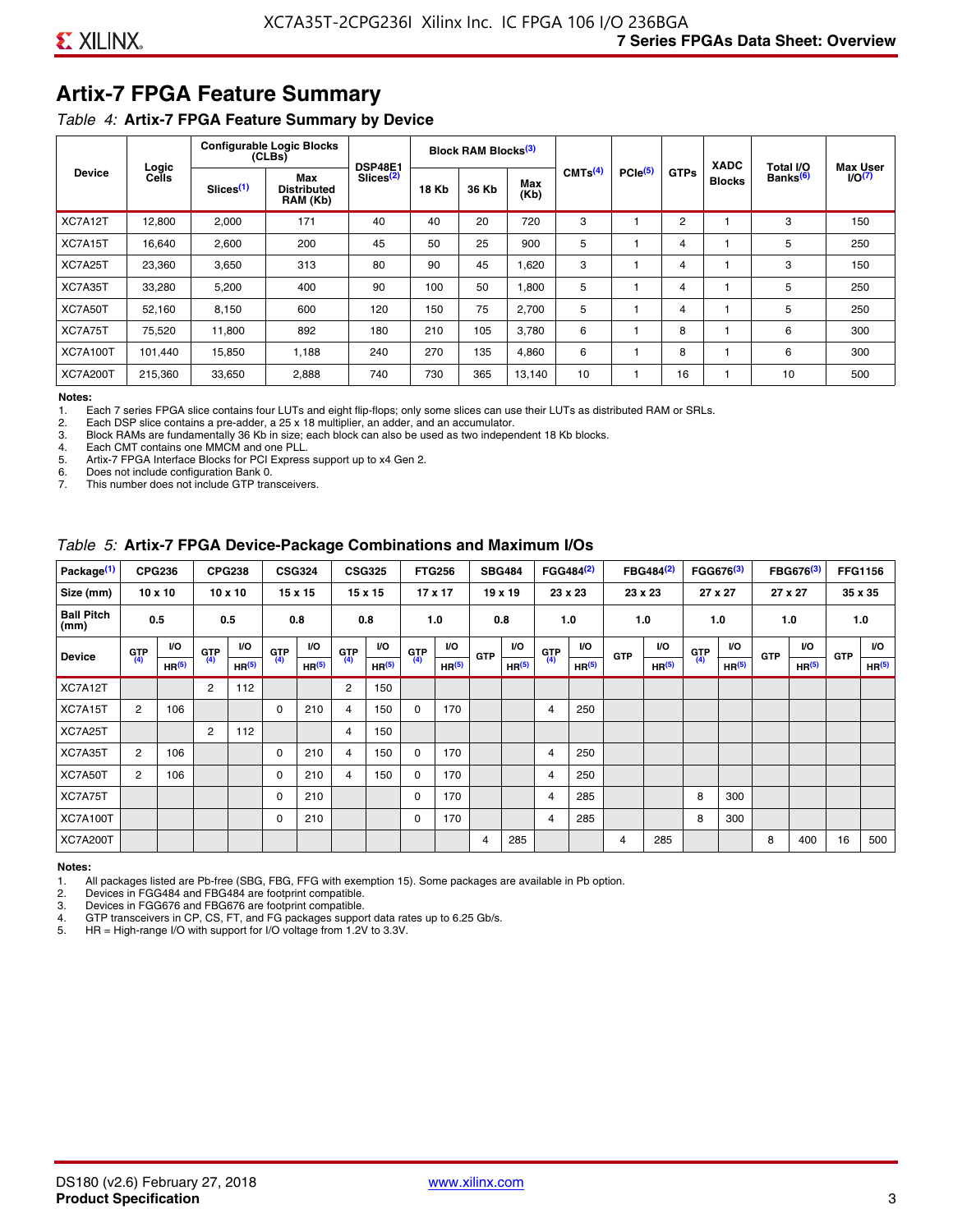### **Kintex-7 FPGA Feature Summary**

#### *Table 6:* **Kintex-7 FPGA Feature Summary by Device**

|                 |                |                       | <b>Configurable Logic</b><br><b>Blocks (CLBs)</b> | <b>DSP</b>            |              | Block RAM Blocks <sup>(3)</sup> |          |                     |                     |             | <b>XADC</b>   | Total I/O            | Max            |
|-----------------|----------------|-----------------------|---------------------------------------------------|-----------------------|--------------|---------------------------------|----------|---------------------|---------------------|-------------|---------------|----------------------|----------------|
| <b>Device</b>   | Logic<br>Cells | Slices <sup>(1)</sup> | Max<br>Distributed<br>RAM (Kb)                    | Slices <sup>(2)</sup> | <b>18 Kb</b> | 36 Kb                           | Max (Kb) | CMTS <sup>(4)</sup> | PCle <sup>(5)</sup> | <b>GTXs</b> | <b>Blocks</b> | Banks <sup>(6)</sup> | User<br>1/O(7) |
| XC7K70T         | 65.600         | 10,250                | 838                                               | 240                   | 270          | 135                             | 4,860    | 6                   |                     | 8           |               | 6                    | 300            |
| <b>XC7K160T</b> | 162,240        | 25,350                | 2,188                                             | 600                   | 650          | 325                             | 11,700   | 8                   |                     | 8           |               | 8                    | 400            |
| <b>XC7K325T</b> | 326.080        | 50,950                | 4,000                                             | 840                   | 890          | 445                             | 16,020   | 10                  |                     | 16          |               | 10                   | 500            |
| <b>XC7K355T</b> | 356.160        | 55,650                | 5,088                                             | 1.440                 | 1.430        | 715                             | 25,740   | 6                   |                     | 24          |               | 6                    | 300            |
| <b>XC7K410T</b> | 406.720        | 63,550                | 5,663                                             | .540                  | 1,590        | 795                             | 28,620   | 10                  |                     | 16          |               | 10                   | 500            |
| <b>XC7K420T</b> | 416.960        | 65.150                | 5,938                                             | 1,680                 | 1,670        | 835                             | 30,060   | 8                   |                     | 32          |               | 8                    | 400            |
| <b>XC7K480T</b> | 477,760        | 74,650                | 6,788                                             | 1,920                 | 1,910        | 955                             | 34,380   | 8                   |                     | 32          |               | 8                    | 400            |

#### **Notes:**

1. Each 7 series FPGA slice contains four LUTs and eight flip-flops; only some slices can use their LUTs as distributed RAM or SRLs.<br>2. Each DSP slice contains a pre-adder, a 25 x 18 multiplier, an adder, and an accumulato

Each DSP slice contains a pre-adder, a 25 x 18 multiplier, an adder, and an accumulator.

3. Block RAMs are fundamentally 36 Kb in size; each block can also be used as two independent 18 Kb blocks.

4. Each CMT contains one MMCM and one PLL.

5. Kintex-7 FPGA Interface Blocks for PCI Express support up to x8 Gen 2.

6. Does not include configuration Bank 0.

7. This number does not include GTX transceivers.

#### *Table 7:* **Kintex-7 FPGA Device-Package Combinations and Maximum I/Os**

| Package <sup>(1)</sup>    |            | <b>FBG484</b>     |                   |            | FBG676 <sup>(2)</sup> |                   |            | FFG676 <sup>(2)</sup> |                   |            | FBG900 <sup>(3)</sup> |           |            | FFG900 <sup>(3)</sup> |                   |            | <b>FFG901</b>     |                   |            | <b>FFG1156</b>    |                   |
|---------------------------|------------|-------------------|-------------------|------------|-----------------------|-------------------|------------|-----------------------|-------------------|------------|-----------------------|-----------|------------|-----------------------|-------------------|------------|-------------------|-------------------|------------|-------------------|-------------------|
| Size (mm)                 |            | 23 x 23           |                   |            | 27 x 27               |                   |            | 27 x 27               |                   |            | 31 x 31               |           |            | 31 x 31               |                   |            | 31 x 31           |                   |            | 35 x 35           |                   |
| <b>Ball Pitch</b><br>(mm) |            | 1.0               |                   |            | 1.0                   |                   |            | 1.0                   |                   |            | 1.0                   |           |            | 1.0                   |                   |            | 1.0               |                   |            | 1.0               |                   |
| <b>Device</b>             | <b>GTX</b> |                   | VO.               | <b>GTX</b> | <b>VO</b>             |                   | <b>GTX</b> |                       | <b>VO</b>         | <b>GTX</b> |                       | <b>VO</b> | <b>GTX</b> | <b>VO</b>             |                   | <b>GTX</b> |                   | VO                | <b>GTX</b> | <b>VO</b>         |                   |
|                           | (4)        | HR <sup>(5)</sup> | HP <sup>(6)</sup> | (4)        | HR <sup>(5)</sup>     | HP <sup>(6)</sup> |            | HR <sup>(5)</sup>     | HP <sup>(6)</sup> | (4)        | HR <sup>(5)</sup>     | HP(6)     |            | HR <sup>(5)</sup>     | HP <sup>(6)</sup> |            | HR <sup>(5)</sup> | HP <sup>(6)</sup> |            | HR <sup>(5)</sup> | HP <sup>(6)</sup> |
| XC7K70T                   | 4          | 185               | 100               | 8          | 200                   | 100               |            |                       |                   |            |                       |           |            |                       |                   |            |                   |                   |            |                   |                   |
| <b>XC7K160T</b>           | 4          | 185               | 100               | 8          | 250                   | 150               | 8          | 250                   | 150               |            |                       |           |            |                       |                   |            |                   |                   |            |                   |                   |
| <b>XC7K325T</b>           |            |                   |                   | 8          | 250                   | 150               | 8          | 250                   | 150               | 16         | 350                   | 150       | 16         | 350                   | 150               |            |                   |                   |            |                   |                   |
| <b>XC7K355T</b>           |            |                   |                   |            |                       |                   |            |                       |                   |            |                       |           |            |                       |                   | 24         | 300               | 0                 |            |                   |                   |
| <b>XC7K410T</b>           |            |                   |                   | 8          | 250                   | 150               | 8          | 250                   | 150               | 16         | 350                   | 150       | 16         | 350                   | 150               |            |                   |                   |            |                   |                   |
| <b>XC7K420T</b>           |            |                   |                   |            |                       |                   |            |                       |                   |            |                       |           |            |                       |                   | 28         | 380               | $\Omega$          | 32         | 400               | $\Omega$          |
| <b>XC7K480T</b>           |            |                   |                   |            |                       |                   |            |                       |                   |            |                       |           |            |                       |                   | 28         | 380               | 0                 | 32         | 400               | $\Omega$          |

#### **Notes:**

1. All packages listed are Pb-free (FBG, FFG with exemption 15). Some packages are available in Pb option.

2. Devices in FBG676 and FFG676 are footprint compatible.

3. Devices in FBG900 and FFG900 are footprint compatible. 4. GTX transceivers in FB packages support the following maximum data rates: 10.3Gb/s in FBG484; 6.6Gb/s in FBG676 and FBG900. Refer to *Kintex-7 FPGAs Data Sheet: DC and AC Switching Characteristics* [\(DS182](https://www.xilinx.com/support/documentation/data_sheets/ds182_Kintex_7_Data_Sheet.pdf)) for details.

5. HR = High-range I/O with support for I/O voltage from 1.2V to 3.3V.

6. HP = High-performance I/O with support for I/O voltage from 1.2V to 1.8V.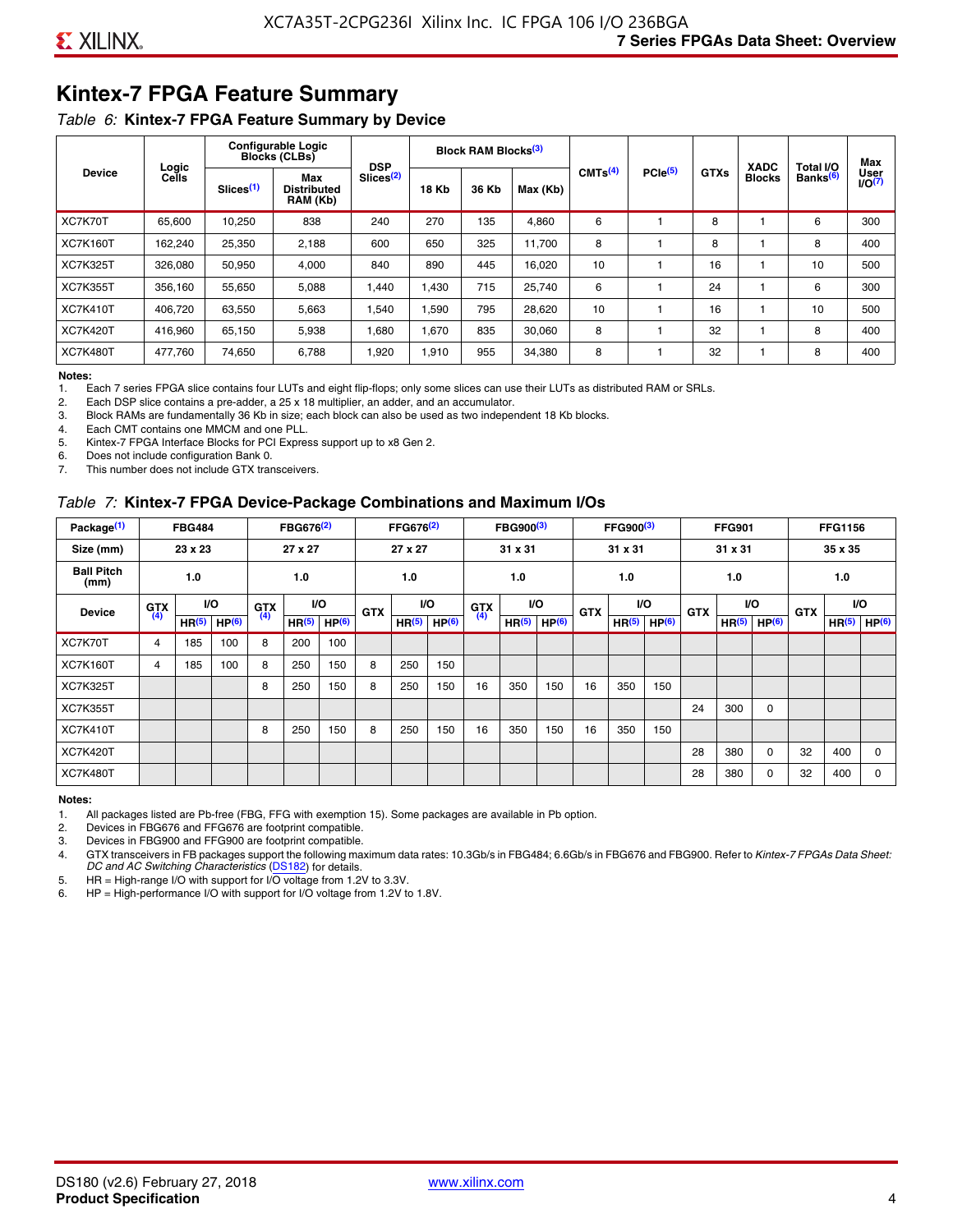### **Virtex-7 FPGA Feature Summary**

#### *Table 8:* **Virtex-7 FPGA Feature Summary**

|                       |                |                       | <b>Configurable Logic</b><br><b>Blocks (CLBs)</b> | <b>DSP</b>            |       | <b>Block RAM Blocks<sup>(4)</sup></b> |             | <b>CMTs</b> | <b>PCle</b>    |            |            |            | <b>XADC</b>   | Total I/O            | Max                        |                     |
|-----------------------|----------------|-----------------------|---------------------------------------------------|-----------------------|-------|---------------------------------------|-------------|-------------|----------------|------------|------------|------------|---------------|----------------------|----------------------------|---------------------|
| Device <sup>(1)</sup> | Logic<br>Cells | Slices <sup>(2)</sup> | Max<br><b>Distributed</b><br>RAM (Kb)             | Slices <sup>(3)</sup> | 18 Kb | 36 Kb                                 | Max<br>(Kb) | (5)         | (6)            | <b>GTX</b> | <b>GTH</b> | <b>GTZ</b> | <b>Blocks</b> | Banks <sup>(7)</sup> | <b>User</b><br>$1/O^{(8)}$ | SLRs <sup>(9)</sup> |
| <b>XC7V585T</b>       | 582,720        | 91,050                | 6,938                                             | .260                  | 1,590 | 795                                   | 28,620      | 18          | 3              | 36         | 0          | $\Omega$   |               | 17                   | 850                        | N/A                 |
| <b>XC7V2000T</b>      | 1,954,560      | 305,400               | 21,550                                            | 2,160                 | 2,584 | ,292                                  | 46,512      | 24          | 4              | 36         | 0          | $\Omega$   |               | 24                   | 1,200                      | 4                   |
| XC7VX330T             | 326,400        | 51,000                | 4,388                                             | 1,120                 | 1,500 | 750                                   | 27,000      | 14          | $\overline{2}$ | 0          | 28         | 0          |               | 14                   | 700                        | N/A                 |
| XC7VX415T             | 412,160        | 64.400                | 6,525                                             | 2,160                 | 1.760 | 880                                   | 31.680      | 12          | $\overline{2}$ | $\Omega$   | 48         | $\Omega$   |               | 12                   | 600                        | N/A                 |
| XC7VX485T             | 485,760        | 75,900                | 8,175                                             | 2,800                 | 2,060 | 1,030                                 | 37,080      | 14          | 4              | 56         | $\Omega$   | $\Omega$   |               | 14                   | 700                        | N/A                 |
| XC7VX550T             | 554,240        | 86,600                | 8,725                                             | 2,880                 | 2,360 | 1,180                                 | 42,480      | 20          | $\overline{2}$ | 0          | 80         | $\Omega$   |               | 16                   | 600                        | N/A                 |
| XC7VX690T             | 693,120        | 108,300               | 10,888                                            | 3,600                 | 2,940 | 1,470                                 | 52,920      | 20          | 3              | 0          | 80         | $\Omega$   |               | 20                   | 1,000                      | N/A                 |
| XC7VX980T             | 979,200        | 153,000               | 13,838                                            | 3,600                 | 3,000 | 1,500                                 | 54,000      | 18          | 3              | 0          | 72         | 0          |               | 18                   | 900                        | N/A                 |
| <b>XC7VX1140T</b>     | 1,139,200      | 178,000               | 17.700                                            | 3,360                 | 3.760 | 1,880                                 | 67,680      | 24          | 4              | 0          | 96         | $\Omega$   |               | 22                   | 1.100                      | 4                   |
| XC7VH580T             | 580,480        | 90,700                | 8,850                                             | 1,680                 | 1,880 | 940                                   | 33,840      | 12          | $\overline{c}$ | 0          | 48         | 8          |               | 12                   | 600                        | $\overline{c}$      |
| XC7VH870T             | 876,160        | 136,900               | 13,275                                            | 2,520                 | 2,820 | 1,410                                 | 50,760      | 18          | 3              | 0          | 72         | 16         |               | 6                    | 300                        | 3                   |

#### **Notes:**

1. EasyPath™-7 FPGAs are also available to provide a fast, simple, and risk-free solution for cost reducing Virtex-7 T and Virtex-7 XT FPGA designs

2. Each 7 series FPGA slice contains four LUTs and eight flip-flops; only some slices can use their LUTs as distributed RAM or SRLs.

Each DSP slice contains a pre-adder, a 25 x 18 multiplier, an adder, and an accumulator.

4. Block RAMs are fundamentally 36 Kb in size; each block can also be used as two independent 18 Kb blocks.

5. Each CMT contains one MMCM and one PLL.

6. Virtex-7 T FPGA Interface Blocks for PCI Express support up to x8 Gen 2. Virtex-7 XT and Virtex-7 HT Interface Blocks for PCI Express support up to x8 Gen 3, with the exception of the XC7VX485T device, which supports x8 Gen 2.

7. Does not include configuration Bank 0.

8. This number does not include GTX, GTH, or GTZ transceivers.

9. Super logic regions (SLRs) are the constituent parts of FPGAs that use SSI technology. Virtex-7 HT devices use SSI technology to connect SLRs with 28.05 Gb/s transceivers.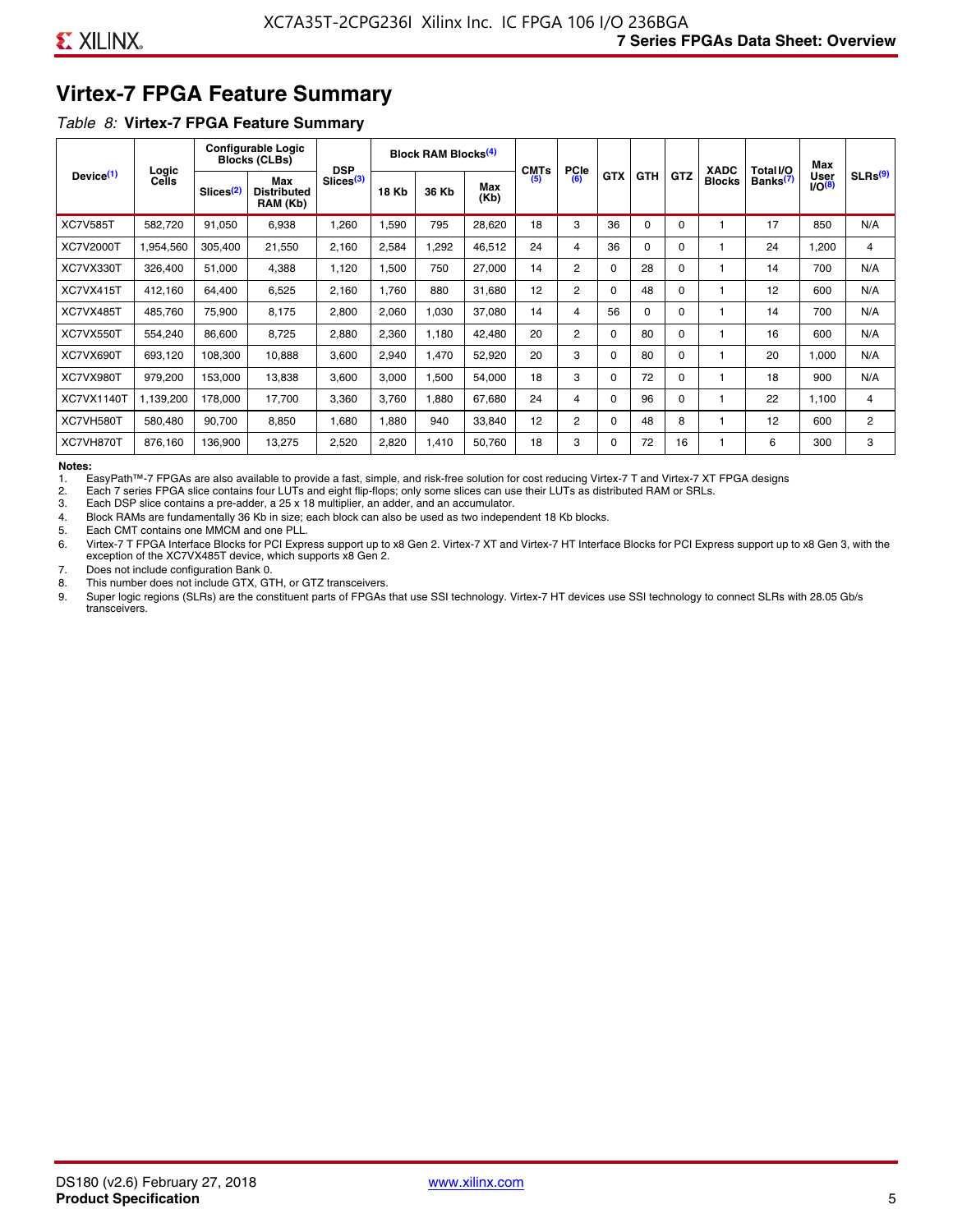#### *Table 9:* **Virtex-7 FPGA Device-Package Combinations and Maximum I/Os**

| Package <sup>(1)</sup> |            |            | <b>FFG1157</b>    |                   |            |            | FFG1761 <sup>(2)</sup> |                   |    |                                 | FHG1761 <sup>(2)</sup> |                   |            | <b>FLG1925</b>    |                   |
|------------------------|------------|------------|-------------------|-------------------|------------|------------|------------------------|-------------------|----|---------------------------------|------------------------|-------------------|------------|-------------------|-------------------|
| Size (mm)              |            |            | 35 x 35           |                   |            |            | 42.5 x 42.5            |                   |    |                                 | 45 x 45                |                   |            | 45 x 45           |                   |
| <b>Ball Pitch</b>      |            |            | 1.0               |                   |            |            | 1.0                    |                   |    |                                 | 1.0                    |                   |            | 1.0               |                   |
| <b>Device</b>          | <b>GTX</b> | <b>GTH</b> |                   | <b>VO</b>         | <b>GTX</b> | <b>GTH</b> |                        | I/O               |    | VO.<br><b>GTX</b><br><b>GTH</b> |                        |                   | <b>GTX</b> |                   | VO.               |
|                        |            |            | HR <sup>(3)</sup> | HP <sup>(4)</sup> |            |            | HR <sup>(3)</sup>      | HP <sup>(4)</sup> |    |                                 | HR <sup>(3)</sup>      | HP <sup>(4)</sup> |            | HR <sup>(3)</sup> | HP <sup>(4)</sup> |
| <b>XC7V585T</b>        | 20         | 0          | 0                 | 600               | 36         | 0          | 100                    | 750               |    |                                 |                        |                   |            |                   |                   |
| XC7V2000T              |            |            |                   |                   |            |            |                        |                   | 36 | 0                               | 0                      | 850               | 16         | 0                 | 1,200             |
| XC7VX330T              | $\Omega$   | 20         | $\Omega$          | 600               | $\Omega$   | 28         | 50                     | 650               |    |                                 |                        |                   |            |                   |                   |
| XC7VX415T              | $\Omega$   | 20         | $\Omega$          | 600               |            |            |                        |                   |    |                                 |                        |                   |            |                   |                   |
| XC7VX485T              | 20         | $\Omega$   | $\Omega$          | 600               | 28         | $\Omega$   | 0                      | 700               |    |                                 |                        |                   |            |                   |                   |
| XC7VX550T              |            |            |                   |                   |            |            |                        |                   |    |                                 |                        |                   |            |                   |                   |
| XC7VX690T              | $\Omega$   | 20         | $\Omega$          | 600               | $\Omega$   | 36         | $\Omega$               | 850               |    |                                 |                        |                   |            |                   |                   |
| XC7VX980T              |            |            |                   |                   |            |            |                        |                   |    |                                 |                        |                   |            |                   |                   |
| XC7VX1140T             |            |            |                   |                   |            |            |                        |                   |    |                                 |                        |                   |            |                   |                   |

#### **Notes:**

1. All packages listed are Pb-free (FFG, FHG, FLG with exemption 15). Some packages are available in Pb option.

2. Devices in FFG1761 and FHG1761 are footprint compatible.<br>3. HR = High-range I/O with support for I/O voltage from 1.2V to

HR = High-range I/O with support for I/O voltage from 1.2V to 3.3V.

4. HP = High-performance I/O with support for I/O voltage from 1.2V to 1.8V.

#### *Table 10:* **Virtex-7 FPGA Device-Package Combinations and Maximum I/Os - Continued**

| Package <sup>(1)</sup> |          | <b>FFG1158</b> |                  |            | FFG1926 <sup>(2)</sup> |                  |            | FLG1926 <sup>(2)</sup> |                  |    | <b>FFG1927</b> |                  |            | FFG1928 <sup>(3)</sup> |                  |            | FLG1928 <sup>(3)</sup> |                  |            | FFG1930 <sup>(4)</sup> |           |            | FLG1930 <sup>(4)</sup> |                  |
|------------------------|----------|----------------|------------------|------------|------------------------|------------------|------------|------------------------|------------------|----|----------------|------------------|------------|------------------------|------------------|------------|------------------------|------------------|------------|------------------------|-----------|------------|------------------------|------------------|
| Size (mm)              |          | 35 x 35        |                  |            | 45 x 45                |                  |            | 45 x 45                |                  |    | 45 x 45        |                  |            | 45 x 45                |                  |            | 45 x 45                |                  |            | 45 x 45                |           |            | 45 x 45                |                  |
| <b>Ball Pitch</b>      |          | 1.0            |                  |            | 1.0                    |                  |            | 1.0                    |                  |    | 1.0            |                  |            | 1.0                    |                  |            | 1.0                    |                  |            | 1.0                    |           |            | 1.0                    |                  |
|                        |          |                | <b>VO</b>        |            |                        | <b>VO</b>        |            |                        | VO.              |    |                | <b>VO</b>        |            |                        | <b>VO</b>        |            |                        | <b>VO</b>        |            |                        | <b>VO</b> |            |                        | <b>VO</b>        |
| <b>Device</b>          |          | <b>GTX GTH</b> | <b>HP</b><br>(5) | <b>GTX</b> | <b>GTH</b>             | <b>HP</b><br>(5) | <b>GTX</b> | <b>GTH</b>             | <b>HP</b><br>(5) |    | <b>GTX GTH</b> | <b>HP</b><br>(5) | <b>GTX</b> | <b>GTH</b>             | <b>HP</b><br>(5) | <b>GTX</b> | <b>GTH</b>             | <b>HP</b><br>(5) | <b>GTX</b> | GTH                    | HP<br>(5) | <b>GTX</b> | GTH                    | <b>HP</b><br>(5) |
| <b>XC7V585T</b>        |          |                |                  |            |                        |                  |            |                        |                  |    |                |                  |            |                        |                  |            |                        |                  |            |                        |           |            |                        |                  |
| <b>XC7V2000T</b>       |          |                |                  |            |                        |                  |            |                        |                  |    |                |                  |            |                        |                  |            |                        |                  |            |                        |           |            |                        |                  |
| XC7VX330T              |          |                |                  |            |                        |                  |            |                        |                  |    |                |                  |            |                        |                  |            |                        |                  |            |                        |           |            |                        |                  |
| XC7VX415T              | $\Omega$ | 48             | 350              |            |                        |                  |            |                        |                  | 0  | 48             | 600              |            |                        |                  |            |                        |                  |            |                        |           |            |                        |                  |
| XC7VX485T              | 48       | $\Omega$       | 350              |            |                        |                  |            |                        |                  | 56 | 0              | 600              |            |                        |                  |            |                        |                  | 24         | $\Omega$               | 700       |            |                        |                  |
| XC7VX550T              | $\Omega$ | 48             | 350              |            |                        |                  |            |                        |                  | 0  | 80             | 600              |            |                        |                  |            |                        |                  |            |                        |           |            |                        |                  |
| XC7VX690T              | $\Omega$ | 48             | 350              | $\Omega$   | 64                     | 720              |            |                        |                  | 0  | 80             | 600              |            |                        |                  |            |                        |                  | 0          | 24                     | 1,000     |            |                        |                  |
| XC7VX980T              |          |                |                  | $\Omega$   | 64                     | 720              |            |                        |                  |    |                |                  | $\Omega$   | 72                     | 480              |            |                        |                  | 0          | 24                     | 900       |            |                        |                  |
| <b>XC7VX1140T</b>      |          |                |                  |            |                        |                  | $\Omega$   | 64                     | 720              |    |                |                  |            |                        |                  | $\Omega$   | 96                     | 480              |            |                        |           | $\Omega$   | 24                     | 1,100            |

**Notes:** 

1. All packages listed are Pb-free (FFG, FLG with exemption 15). Some packages are available in Pb option.<br>2. Devices in FFG1926 and FLG1926 are footprint compatible.

2. Devices in FFG1926 and FLG1926 are footprint compatible.

3. Devices in FFG1928 and FLG1928 are footprint compatible.

4. Devices in FFG1930 and FLG1930 are footprint compatible.<br>5. HP = High-performance I/O with support for I/O voltage from HP = High-performance I/O with support for I/O voltage from 1.2V to 1.8V.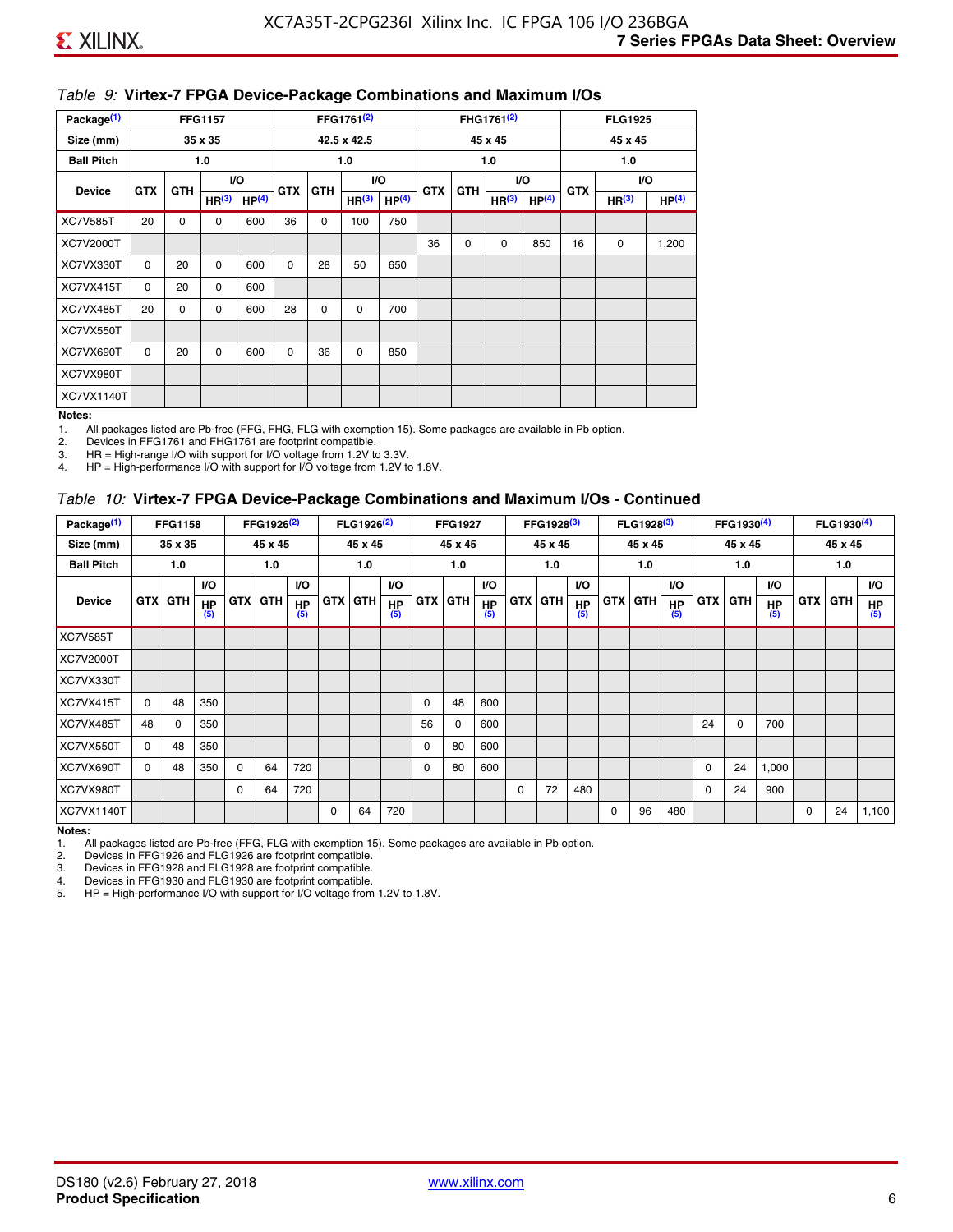#### *Table 11:* **Virtex-7 HT FPGA Device-Package Combinations and Maximum I/Os**

| Package <sup>(1)</sup> |            | <b>FLG1155</b> |       |            | <b>FLG1931</b> |       |            | <b>FLG1932</b> |       |
|------------------------|------------|----------------|-------|------------|----------------|-------|------------|----------------|-------|
| Size (mm)              |            | 35 x 35        |       |            | 45 x 45        |       |            | 45 x 45        |       |
| <b>Ball Pitch</b>      |            | 1.0            |       |            | 1.0            |       |            | 1.0            |       |
|                        |            | <b>GTZ</b>     | VO.   |            |                | VO.   |            | <b>GTZ</b>     | VO.   |
| <b>Device</b>          | <b>GTH</b> |                | HP(2) | <b>GTH</b> | <b>GTZ</b>     | HP(2) | <b>GTH</b> |                | HP(2) |
| XC7VH580T              | 24         | 8              | 400   | 48         | 8              | 600   |            |                |       |
| XC7VH870T              |            |                |       |            |                |       | 72         | 16             | 300   |

#### **Notes:**

1. All packages listed are Pb-free with exemption 15. Some packages are available in Pb option.

2. HP = High-performance I/O with support for I/O voltage from 1.2V to 1.8V.

### **Stacked Silicon Interconnect (SSI) Technology**

There are many challenges associated with creating high capacity FPGAs that Xilinx addresses with the SSI technology. SSI technology enables multiple super logic regions (SLRs) to be combined on a passive interposer layer, using proven manufacturing and assembly techniques from industry leaders, to create a single FPGA with more than ten thousand inter-SLR connections, providing ultra-high bandwidth connectivity with low latency and low power consumption. There are two types of SLRs used in Virtex-7 FPGAs: a logic intensive SLR used in the Virtex-7 T devices and a DSP/block RAM/transceiver-rich SLR used in the Virtex-7 XT and HT devices. SSI technology enables the production of higher capability FPGAs than traditional manufacturing methods, enabling the highest capacity and highest performance FPGAs ever created to reach production more quickly and with less risk than would otherwise be possible. Thousands of super long line (SLL) routing resources and ultra-high performance clock lines that cross between the SLRs ensure that designs span seamlessly across these high-density programmable logic devices.

### **CLBs, Slices, and LUTs**

Some key features of the CLB architecture include:

- Real 6-input look-up tables (LUTs)
- Memory capability within the LUT
- Register and shift register functionality

The LUTs in 7 series FPGAs can be configured as either one 6-input LUT (64-bit ROMs) with one output, or as two 5-input LUTs (32-bit ROMs) with separate outputs but common addresses or logic inputs. Each LUT output can optionally be registered in a flip-flop. Four such LUTs and their eight flip-flops as well as multiplexers and arithmetic carry logic form a slice, and two slices form a configurable logic block (CLB). Four of the eight flip-flops per slice (one per LUT) can optionally be configured as latches.

Between 25–50% of all slices can also use their LUTs as distributed 64-bit RAM or as 32-bit shift registers (SRL32) or as two SRL16s. Modern synthesis tools take advantage of these highly efficient logic, arithmetic, and memory features.

#### **Clock Management**

Some of the key highlights of the clock management architecture include:

- High-speed buffers and routing for low-skew clock distribution
- Frequency synthesis and phase shifting
- Low-jitter clock generation and jitter filtering

Each 7 series FPGA has up to 24 clock management tiles (CMTs), each consisting of one mixed-mode clock manager (MMCM) and one phase-locked loop (PLL).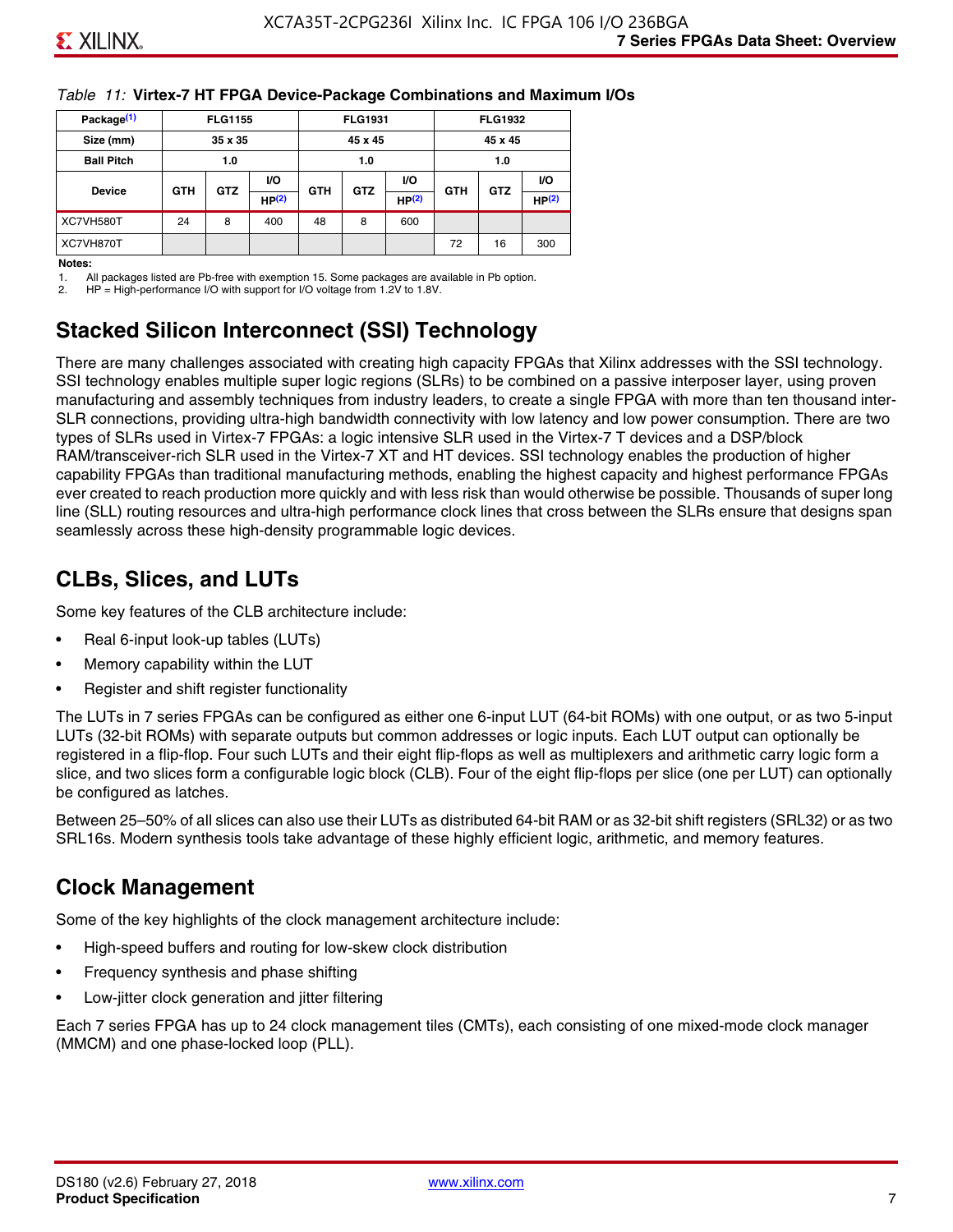### **Mixed-Mode Clock Manager and Phase-Locked Loop**

The MMCM and PLL share many characteristics. Both can serve as a frequency synthesizer for a wide range of frequencies and as a jitter filter for incoming clocks. At the center of both components is a voltage-controlled oscillator (VCO), which speeds up and slows down depending on the input voltage it receives from the phase frequency detector (PFD).

There are three sets of programmable frequency dividers: D, M, and O. The pre-divider D (programmable by configuration and afterwards via DRP) reduces the input frequency and feeds one input of the traditional PLL phase/frequency comparator. The feedback divider M (programmable by configuration and afterwards via DRP) acts as a multiplier because it divides the VCO output frequency before feeding the other input of the phase comparator. D and M must be chosen appropriately to keep the VCO within its specified frequency range. The VCO has eight equally-spaced output phases  $(0^\circ, 45^\circ, 90^\circ, 135^\circ, 180^\circ, 225^\circ, 270^\circ,$  and  $315^\circ$ ). Each can be selected to drive one of the output dividers (six for the PLL, O0 to O5, and seven for the MMCM, O0 to O6), each programmable by configuration to divide by any integer from 1 to 128.

The MMCM and PLL have three input-jitter filter options: low bandwidth, high bandwidth, or optimized mode. Low-bandwidth mode has the best jitter attenuation but not the smallest phase offset. High-bandwidth mode has the best phase offset, but not the best jitter attenuation. Optimized mode allows the tools to find the best setting.

### **MMCM Additional Programmable Features**

The MMCM can have a fractional counter in either the feedback path (acting as a multiplier) or in one output path. Fractional counters allow non-integer increments of  $1/8$  and can thus increase frequency synthesis capabilities by a factor of 8.

The MMCM can also provide fixed or dynamic phase shift in small increments that depend on the VCO frequency. At 1600 MHz, the phase-shift timing increment is 11.2 ps.

### **Clock Distribution**

Each 7 series FPGA provides six different types of clock lines (BUFG, BUFR, BUFIO, BUFH, BUFMR, and the highperformance clock) to address the different clocking requirements of high fanout, short propagation delay, and extremely low skew.

#### **Global Clock Lines**

In each 7 series FPGA (except XC7S6 and XC7S15), 32 global clock lines have the highest fanout and can reach every flipflop clock, clock enable, and set/reset, as well as many logic inputs. There are 12 global clock lines within any clock region driven by the horizontal clock buffers (BUFH). Each BUFH can be independently enabled/disabled, allowing for clocks to be turned off within a region, thereby offering fine-grain control over which clock regions consume power. Global clock lines can be driven by global clock buffers, which can also perform glitchless clock multiplexing and clock enable functions. Global clocks are often driven from the CMT, which can completely eliminate the basic clock distribution delay.

#### **Regional Clocks**

Regional clocks can drive all clock destinations in their region. A region is defined as an area that is 50 I/O and 50 CLB high and half the chip wide. 7 series FPGAs have between two and twenty-four regions. There are four regional clock tracks in every region. Each regional clock buffer can be driven from any of four clock-capable input pins, and its frequency can optionally be divided by any integer from 1 to 8.

#### **I/O Clocks**

I/O clocks are especially fast and serve only I/O logic and serializer/deserializer (SerDes) circuits, as described in the I/O Logic section. The 7 series devices have a direct connection from the MMCM to the I/O for low-jitter, high-performance interfaces.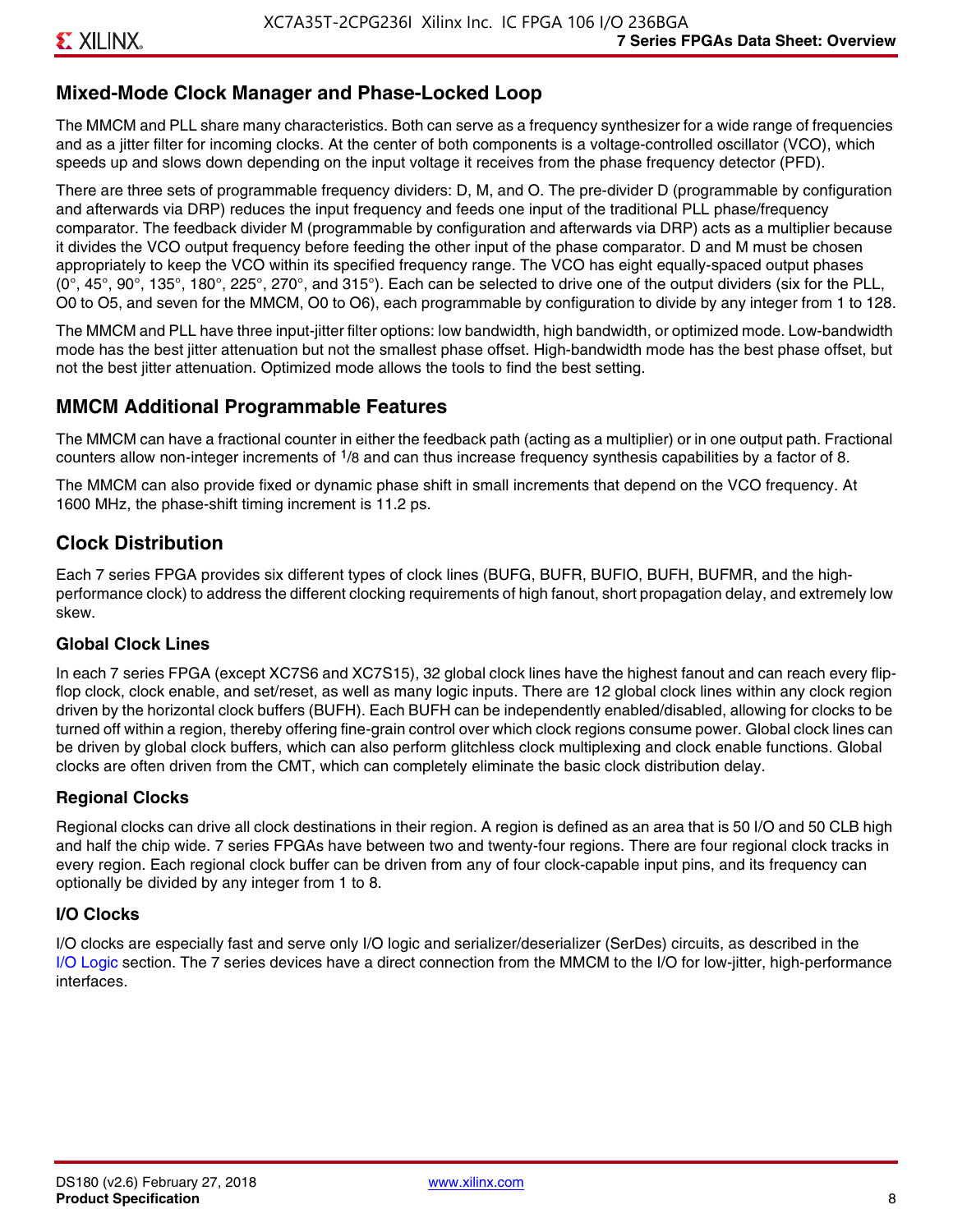#### **Block RAM**

Some of the key features of the block RAM include:

- Dual-port 36 Kb block RAM with port widths of up to 72
- Programmable FIFO logic
- Built-in optional error correction circuitry

Every 7 series FPGA has between 5 and 1,880 dual-port block RAMs, each storing 36 Kb. Each block RAM has two completely independent ports that share nothing but the stored data.

#### **Synchronous Operation**

Each memory access, read or write, is controlled by the clock. All inputs, data, address, clock enables, and write enables are registered. Nothing happens without a clock. The input address is always clocked, retaining data until the next operation. An optional output data pipeline register allows higher clock rates at the cost of an extra cycle of latency.

During a write operation, the data output can reflect either the previously stored data, the newly written data, or can remain unchanged.

#### **Programmable Data Width**

Each port can be configured as 32K  $\times$  1, 16K  $\times$  2, 8K  $\times$  4, 4K  $\times$  9 (or 8), 2K  $\times$  18 (or 16), 1K  $\times$  36 (or 32), or 512  $\times$  72 (or 64). The two ports can have different aspect ratios without any constraints.

Each block RAM can be divided into two completely independent 18 Kb block RAMs that can each be configured to any aspect ratio from 16K  $\times$  1 to 512  $\times$  36. Everything described previously for the full 36 Kb block RAM also applies to each of the smaller 18 Kb block RAMs.

Only in simple dual-port (SDP) mode can data widths of greater than 18 bits (18 Kb RAM) or 36 bits (36 Kb RAM) be accessed. In this mode, one port is dedicated to read operation, the other to write operation. In SDP mode, one side (read or write) can be variable, while the other is fixed to 32/36 or 64/72.

Both sides of the dual-port 36 Kb RAM can be of variable width.

Two adjacent 36 Kb block RAMs can be configured as one cascaded 64K × 1 dual-port RAM without any additional logic.

#### **Error Detection and Correction**

Each 64-bit-wide block RAM can generate, store, and utilize eight additional Hamming code bits and perform single-bit error correction and double-bit error detection (ECC) during the read process. The ECC logic can also be used when writing to or reading from external 64- to 72-bit-wide memories.

#### **FIFO Controller**

The built-in FIFO controller for single-clock (synchronous) or dual-clock (asynchronous or multirate) operation increments the internal addresses and provides four handshaking flags: full, empty, almost full, and almost empty. The almost full and almost empty flags are freely programmable. Similar to the block RAM, the FIFO width and depth are programmable, but the write and read ports always have identical width.

First word fall-through mode presents the first-written word on the data output even before the first read operation. After the first word has been read, there is no difference between this mode and the standard mode.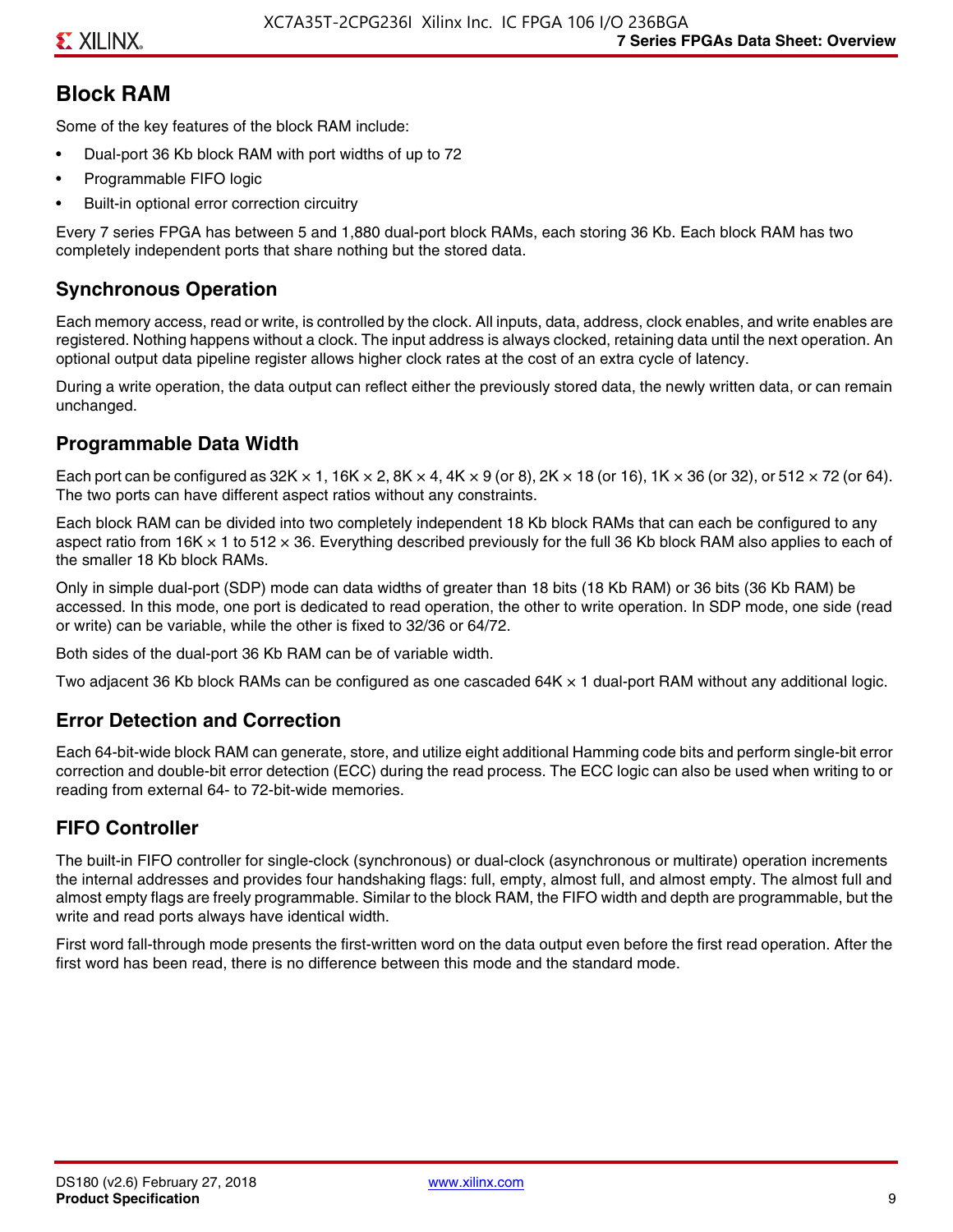### **Digital Signal Processing — DSP Slice**

Some highlights of the DSP functionality include:

- $25 \times 18$  two's complement multiplier/accumulator high-resolution (48 bit) signal processor
- Power saving pre-adder to optimize symmetrical filter applications
- Advanced features: optional pipelining, optional ALU, and dedicated buses for cascading

DSP applications use many binary multipliers and accumulators, best implemented in dedicated DSP slices. All 7 series FPGAs have many dedicated, full custom, low-power DSP slices, combining high speed with small size while retaining system design flexibility.

Each DSP slice fundamentally consists of a dedicated 25 × 18 bit two's complement multiplier and a 48-bit accumulator, both capable of operating up to 741 MHz. The multiplier can be dynamically bypassed, and two 48-bit inputs can feed a single-instruction-multiple-data (SIMD) arithmetic unit (dual 24-bit add/subtract/accumulate or quad 12-bit add/subtract/accumulate), or a logic unit that can generate any one of ten different logic functions of the two operands.

The DSP includes an additional pre-adder, typically used in symmetrical filters. This pre-adder improves performance in densely packed designs and reduces the DSP slice count by up to 50%. The DSP also includes a 48-bit-wide Pattern Detector that can be used for convergent or symmetric rounding. The pattern detector is also capable of implementing 96-bit-wide logic functions when used in conjunction with the logic unit.

The DSP slice provides extensive pipelining and extension capabilities that enhance the speed and efficiency of many applications beyond digital signal processing, such as wide dynamic bus shifters, memory address generators, wide bus multiplexers, and memory-mapped I/O register files. The accumulator can also be used as a synchronous up/down counter.

### **Input/Output**

Some highlights of the input/output functionality include:

- High-performance SelectIO technology with support for 1,866 Mb/s DDR3
- High-frequency decoupling capacitors within the package for enhanced signal integrity
- Digitally Controlled Impedance that can be 3-stated for lowest power, high-speed I/O operation

The number of I/O pins varies depending on device and package size. Each I/O is configurable and can comply with a large number of I/O standards. With the exception of the supply pins and a few dedicated configuration pins, all other package pins have the same I/O capabilities, constrained only by certain banking rules. The I/O in 7 series FPGAs are classed as high range (HR) or high performance (HP). The HR I/Os offer the widest range of voltage support, from 1.2V to 3.3V. The HP I/Os are optimized for highest performance operation, from 1.2V to 1.8V.

HR and HP I/O pins in 7 series FPGAs are organized in banks, with 50 pins per bank. Each bank has one common V<sub>CCO</sub> output supply, which also powers certain input buffers. Some single-ended input buffers require an internally generated or an externally applied reference voltage ( $V_{RFF}$ ). There are two  $V_{RFF}$  pins per bank (except configuration bank 0). A single bank can have only one  $V_{\text{RFF}}$  voltage value.

Xilinx 7 series FPGAs use a variety of package types to suit the needs of the user, including small form factor wire-bond packages for lowest cost; conventional, high performance flip-chip packages; and bare-die flip-chip packages that balance smaller form factor with high performance. In the flip-chip packages, the silicon device is attached to the package substrate using a high-performance flip-chip process. Controlled ESR discrete decoupling capacitors are mounted on the package substrate to optimize signal integrity under simultaneous switching of outputs (SSO) conditions.

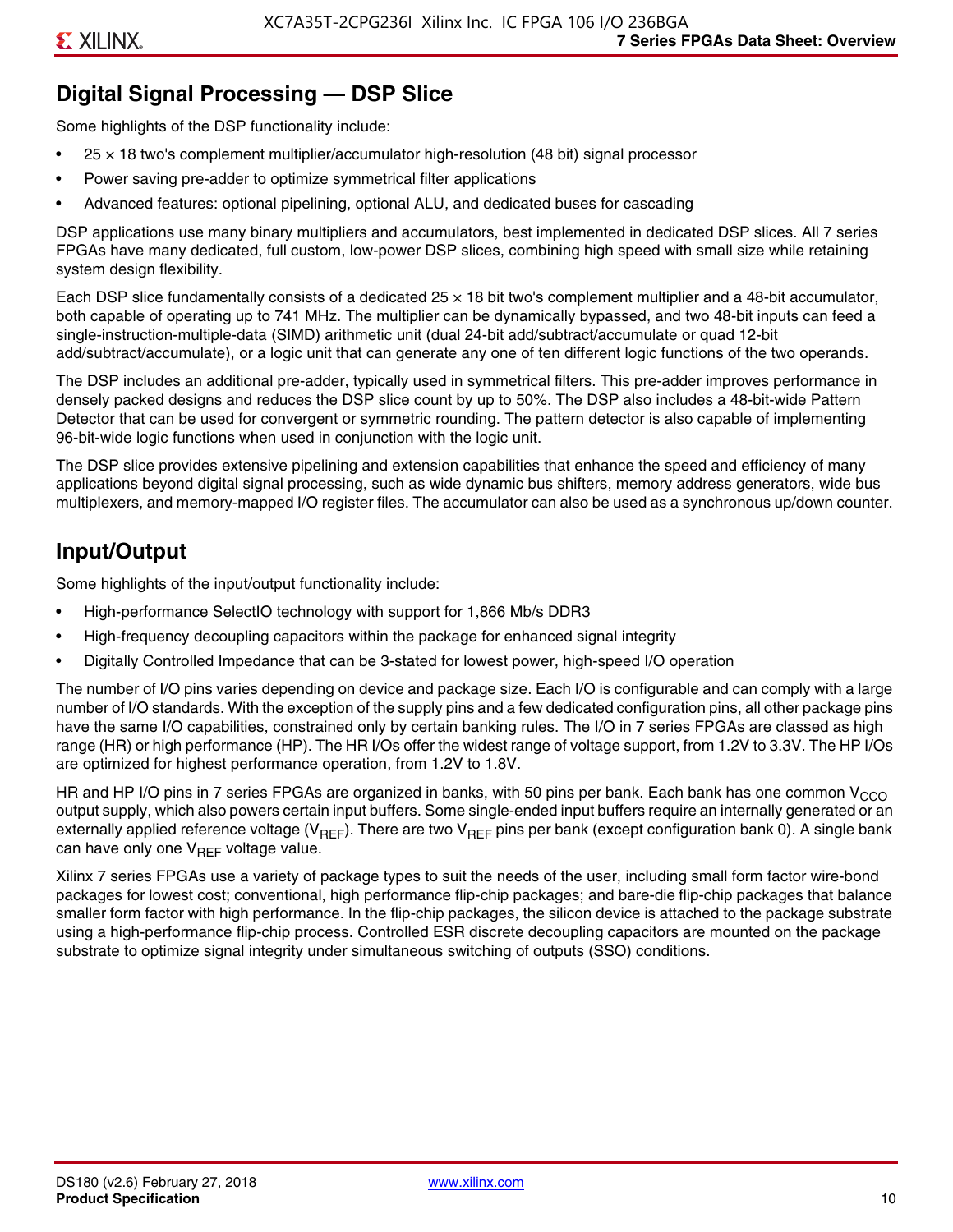### **I/O Electrical Characteristics**

Single-ended outputs use a conventional CMOS push/pull output structure driving High towards  $V_{CCO}$  or Low towards ground, and can be put into a high-Z state. The system designer can specify the slew rate and the output strength. The input is always active but is usually ignored while the output is active. Each pin can optionally have a weak pull-up or a weak pulldown resistor.

Most signal pin pairs can be configured as differential input pairs or output pairs. Differential input pin pairs can optionally be terminated with a 100Ω internal resistor. All 7 series devices support differential standards beyond LVDS: RSDS, BLVDS, differential SSTL, and differential HSTL.

Each of the I/Os supports memory I/O standards, such as single-ended and differential HSTL as well as single-ended SSTL and differential SSTL. The SSTL I/O standard can support data rates of up to 1,866 Mb/s for DDR3 interfacing applications.

#### **3-State Digitally Controlled Impedance and Low Power I/O Features**

The 3-state Digitally Controlled Impedance (T\_DCI) can control the output drive impedance (series termination) or can provide parallel termination of an input signal to V<sub>CCO</sub> or split (Thevenin) termination to V<sub>CCO</sub>/2. This allows users to eliminate off-chip termination for signals using T\_DCI. In addition to board space savings, the termination automatically turns off when in output mode or when 3-stated, saving considerable power compared to off-chip termination. The I/Os also have low power modes for IBUF and IDELAY to provide further power savings, especially when used to implement memory interfaces.

#### **I/O Logic**

#### **Input and Output Delay**

All inputs and outputs can be configured as either combinatorial or registered. Double data rate (DDR) is supported by all inputs and outputs. Any input and some outputs can be individually delayed by up to 32 increments of 78 ps, 52 ps, or 39 ps each. Such delays are implemented as IDELAY and ODELAY. The number of delay steps can be set by configuration and can also be incremented or decremented while in use.

#### **ISERDES and OSERDES**

Many applications combine high-speed, bit-serial I/O with slower parallel operation inside the device. This requires a serializer and deserializer (SerDes) inside the I/O structure. Each I/O pin possesses an 8-bit IOSERDES (ISERDES and OSERDES) capable of performing serial-to-parallel or parallel-to-serial conversions with programmable widths of 2, 3, 4, 5, 6, 7, or 8 bits. By cascading two IOSERDES from two adjacent pins (default from differential I/O), wider width conversions of 10 and 14 bits can also be supported. The ISERDES has a special oversampling mode capable of asynchronous data recovery for applications like a 1.25 Gb/s LVDS I/O-based SGMII interface.

### **Low-Power Gigabit Transceivers**

Some highlights of the Low-Power Gigabit Transceivers include:

- High-performance transceivers capable of up to 6.6 Gb/s (GTP), 12.5 Gb/s (GTX), 13.1 Gb/s (GTH), or 28.05 Gb/s (GTZ) line rates depending on the family, enabling the first single device for 400G implementations.
- Low-power mode optimized for chip-to-chip interfaces.
- Advanced Transmit pre and post emphasis, receiver linear equalization (CTLE), and decision feedback equalization (DFE) for long reach or backplane applications. Auto-adaption at receiver equalization and on-chip Eye Scan for easy serial link tuning.

Ultra-fast serial data transmission to optical modules, between ICs on the same PCB, over the backplane, or over longer distances is becoming increasingly popular and important to enable customer line cards to scale to 100 Gb/s and onwards to 400 Gb/s. It requires specialized dedicated on-chip circuitry and differential I/O capable of coping with the signal integrity issues at these high data rates.

The transceiver count in the 7 series FPGAs ranges from up to 16 transceiver circuits in the Artix-7 family, up to 32 transceiver circuits in the Kintex-7 family, and up to 96 transceiver circuits in the Virtex-7 family. Each serial transceiver is a combined transmitter and receiver. The various 7 series serial transceivers use either a combination of ring oscillators and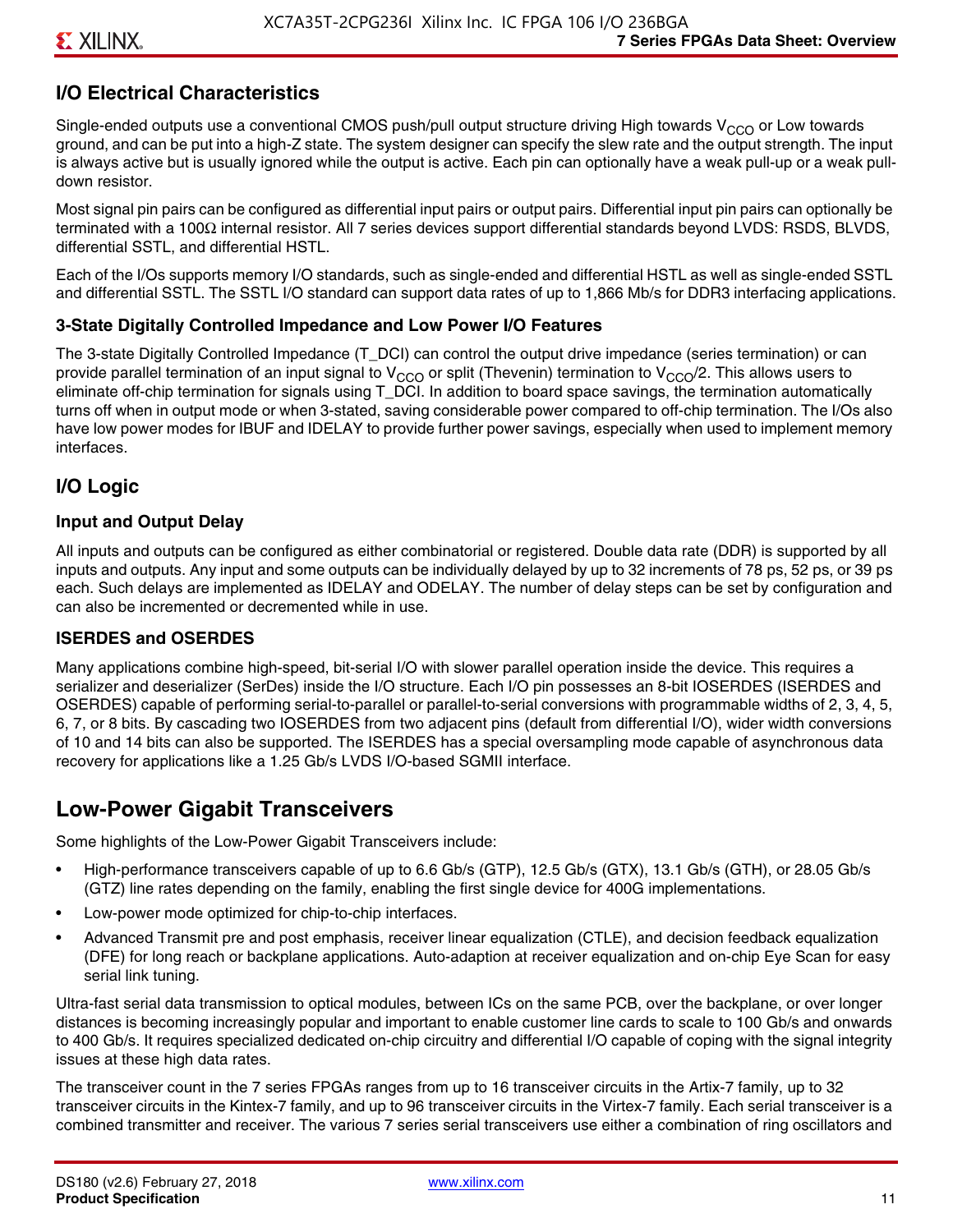LC tank or, in the case of the GTZ, a single LC tank architecture to allow the ideal blend of flexibility and performance while enabling IP portability across the family members. The different 7 series family members offer different top-end data rates. The GTP operates up to 6.6 Gb/s, the GTX operates up to 12.5 Gb/s, the GTH operates up to 13.1 Gb/s, and the GTZ operates up to 28.05 Gb/s. Lower data rates can be achieved using FPGA logic-based oversampling. The serial transmitter and receiver are independent circuits that use an advanced PLL architecture to multiply the reference frequency input by certain programmable numbers up to 100 to become the bit-serial data clock. Each transceiver has a large number of userdefinable features and parameters. All of these can be defined during device configuration, and many can also be modified during operation.

#### **Transmitter**

The transmitter is fundamentally a parallel-to-serial converter with a conversion ratio of 16, 20, 32, 40, 64, or 80. Additionally, the GTZ transmitter supports up to 160 bit data widths. This allows the designer to trade-off datapath width for timing margin in high-performance designs. These transmitter outputs drive the PC board with a single-channel differential output signal. TXOUTCLK is the appropriately divided serial data clock and can be used directly to register the parallel data coming from the internal logic. The incoming parallel data is fed through an optional FIFO and has additional hardware support for the 8B/10B, 64B/66B, or 64B/67B encoding schemes to provide a sufficient number of transitions. The bit-serial output signal drives two package pins with differential signals. This output signal pair has programmable signal swing as well as programmable pre- and post-emphasis to compensate for PC board losses and other interconnect characteristics. For shorter channels, the swing can be reduced to reduce power consumption.

#### **Receiver**

The receiver is fundamentally a serial-to-parallel converter, changing the incoming bit-serial differential signal into a parallel stream of words, each 16, 20, 32, 40, 64, or 80 bits. Additionally, the GTZ receiver supports up to 160 bit data widths. This allows the FPGA designer to trade-off internal datapath width versus logic timing margin. The receiver takes the incoming differential data stream, feeds it through programmable linear and decision feedback equalizers (to compensate for PC board and other interconnect characteristics), and uses the reference clock input to initiate clock recognition. There is no need for a separate clock line. The data pattern uses non-return-to-zero (NRZ) encoding and optionally guarantees sufficient data transitions by using the selected encoding scheme. Parallel data is then transferred into the FPGA logic using the RXUSRCLK clock. For short channels, the transceivers offers a special low power mode (LPM) to reduce power consumption by approximately 30%.

#### **Out-of-Band Signaling**

The transceivers provide out-of-band (OOB) signaling, often used to send low-speed signals from the transmitter to the receiver while high-speed serial data transmission is not active. This is typically done when the link is in a powered-down state or has not yet been initialized. This benefits PCI Express and SATA/SAS applications.

#### **Integrated Interface Blocks for PCI Express Designs**

Highlights of the integrated blocks for PCI Express include:

- Compliant to the PCI Express Base Specification 2.1 or 3.0 (depending of family) with Endpoint and Root Port capability
- Supports Gen1 (2.5 Gb/s), Gen2 (5 Gb/s), and Gen3 (8 Gb/s) depending on device family
- Advanced configuration options, Advanced Error Reporting (AER), and End-to-End CRC (ECRC) Advanced Error Reporting and ECRC features
- Multiple-function and single root I/O virtualization (SR-IOV) support enabled through soft-logic wrappers or embedded in the integrated block depending on family

All Artix-7, Kintex-7, and Virtex-7 devices include at least one integrated block for PCI Express technology that can be configured as an Endpoint or Root Port, compliant to the PCI Express Base Specification Revision 2.1 or 3.0. The Root Port can be used to build the basis for a compatible Root Complex, to allow custom FPGA-to-FPGA communication via the PCI Express protocol, and to attach ASSP Endpoint devices, such as Ethernet Controllers or Fibre Channel HBAs, to the FPGA.

This block is highly configurable to system design requirements and can operate 1, 2, 4, or 8 lanes at the 2.5 Gb/s, 5.0 Gb/s, and 8.0 Gb/s data rates. For high-performance applications, advanced buffering techniques of the block offer a flexible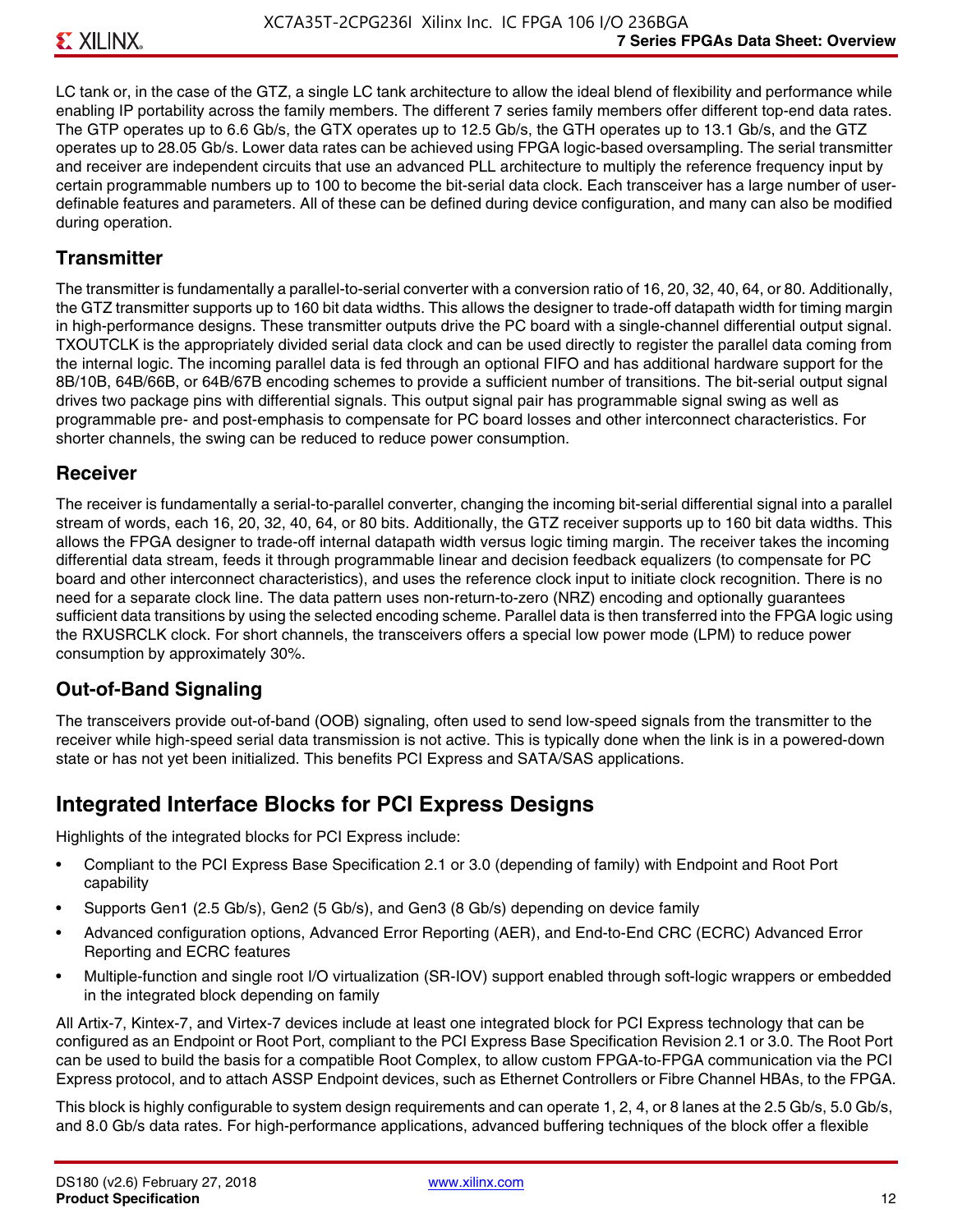maximum payload size of up to 1,024 bytes. The integrated block interfaces to the integrated high-speed transceivers for serial connectivity and to block RAMs for data buffering. Combined, these elements implement the Physical Layer, Data Link Layer, and Transaction Layer of the PCI Express protocol.

Xilinx provides a light-weight, configurable, easy-to-use LogiCORE™ IP wrapper that ties the various building blocks (the integrated block for PCI Express, the transceivers, block RAM, and clocking resources) into an Endpoint or Root Port solution. The system designer has control over many configurable parameters: lane width, maximum payload size, FPGA logic interface speeds, reference clock frequency, and base address register decoding and filtering.

Xilinx offers two wrappers for the integrated block: AXI4-Stream and AXI4 (memory mapped). Note that legacy TRN/Local Link is not available in 7 series devices for the integrated block for PCI Express. AXI4-Stream is designed for existing customers of the integrated block and enables easy migration to AXI4-Stream from TRN. AXI4 (memory mapped) is designed for Xilinx Platform Studio/EDK design flow and MicroBlaze™ processor based designs.

More information and documentation on solutions for PCI Express designs can be found at: <http://www.xilinx.com/products/technology/pci-express.html>.

### **Configuration**

There are many advanced configuration features, including:

- High-speed SPI and BPI (parallel NOR) configuration
- Built-in MultiBoot and safe-update capability
- 256-bit AES encryption with HMAC/SHA-256 authentication
- Built-in SEU detection and correction
- Partial reconfiguration

Xilinx 7 series FPGAs store their customized configuration in SRAM-type internal latches. There are up to 450 Mb configuration bits, depending on device size and user-design implementation options. The configuration storage is volatile and must be reloaded whenever the FPGA is powered up. This storage can also be reloaded at any time by pulling the PROGRAM B pin Low. Several methods and data formats for loading configuration are available, determined by the three mode pins.

The SPI interface (x1, x2, and x4 modes) and the BPI interface (parallel-NOR x8 and x16) are two common methods used for configuring the FPGA. Users can directly connect an SPI or BPI flash to the FPGA, and the FPGA's internal configuration logic reads the bitstream out of the flash and configures itself. The FPGA automatically detects the bus width on the fly, eliminating the need for any external controls or switches. Bus widths supported are x1, x2, and x4 for SPI, and x8 and x16 for BPI. The larger bus widths increase configuration speed and reduce the amount of time it takes for the FPGA to start up after power-on. Some configuration options such as BPI are not supported in all device-package combinations. Refer to [UG470,](http://www.xilinx.com/support/documentation/user_guides/ug470_7Series_Config.pdf) *7 Series FPGAs Configuration User Guide* for details.

In master mode, the FPGA can drive the configuration clock from an internally generated clock, or for higher speed configuration, the FPGA can use an external configuration clock source. This allows high-speed configuration with the ease of use characteristic of master mode. Slave modes up to 32 bits wide are also supported by the FPGA that are especially useful for processor-driven configuration.

The FPGA has the ability to reconfigure itself with a different image using SPI or BPI flash, eliminating the need for an external controller. The FPGA can reload its original design in case there are any errors in the data transmission, ensuring an operational FPGA at the end of the process. This is especially useful for updates to a design after the end product has been shipped. Customers can ship their products with an early version of the design, thus getting their products to market faster. This feature allows customers to keep their end users current with the most up-to-date designs while the product is already in the field.

The dynamic reconfiguration port (DRP) gives the system designer easy access to the configuration and status registers of the MMCM, PLL, XADC, transceivers, and integrated block for PCI Express. The DRP behaves like a set of memory-mapped registers, accessing and modifying block-specific configuration bits as well as status and control registers.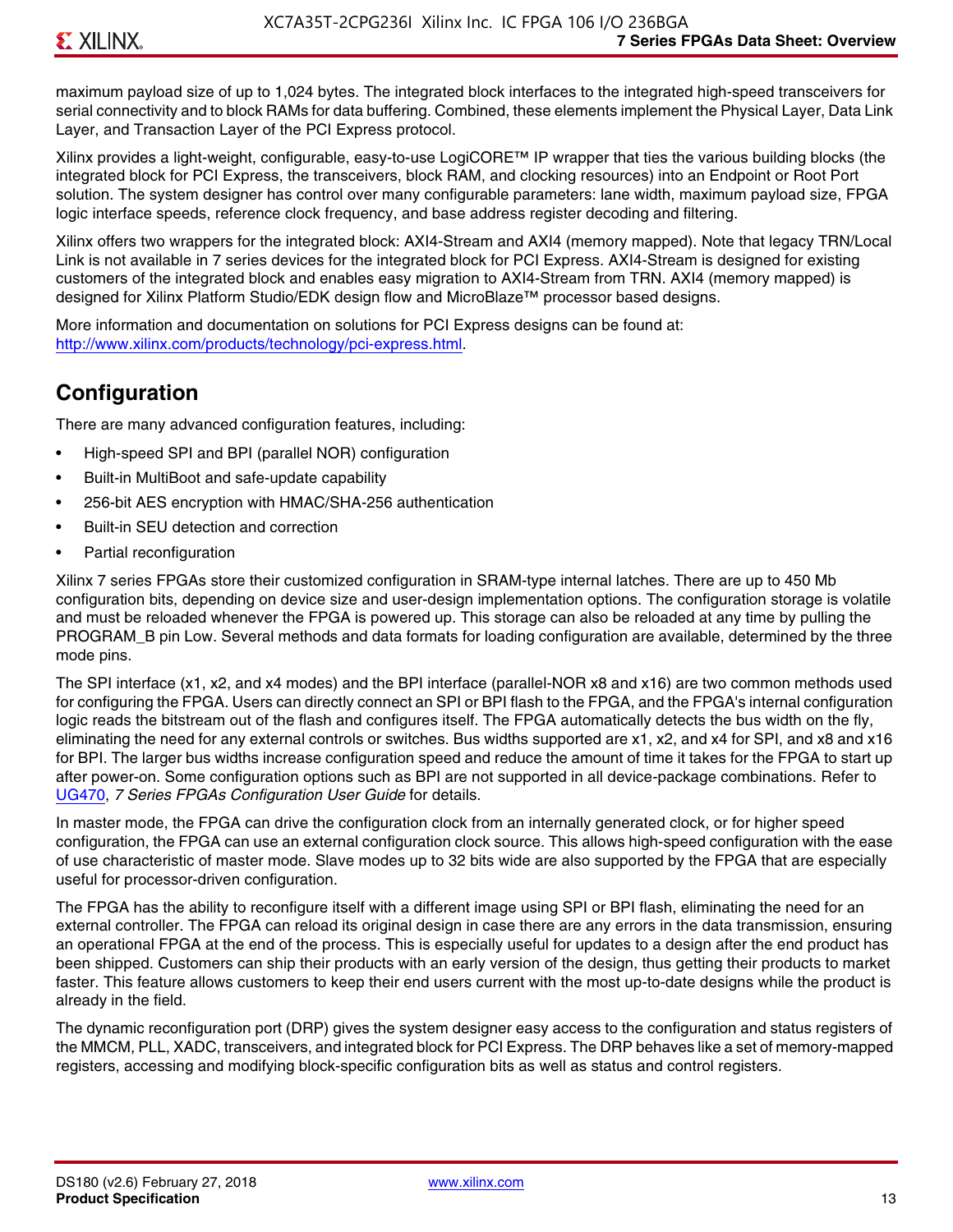### **Encryption, Readback, and Partial Reconfiguration**

In all 7 series FPGAs (except XC7S6 and XC7S15), the FPGA bitstream, which contains sensitive customer IP, can be protected with 256-bit AES encryption and HMAC/SHA-256 authentication to prevent unauthorized copying of the design. The FPGA performs decryption on the fly during configuration using an internally stored 256-bit key. This key can reside in battery-backed RAM or in nonvolatile eFUSE bits.

Most configuration data can be read back without affecting the system's operation. Typically, configuration is an all-or-nothing operation, but Xilinx 7 series FPGAs support partial reconfiguration. This is an extremely powerful and flexible feature that allows the user to change portions of the FPGA while other portions remain static. Users can time-slice these portions to fit more IP into smaller devices, saving cost and power. Where applicable in certain designs, partial reconfiguration can greatly improve the versatility of the FPGA.

## **XADC (Analog-to-Digital Converter)**

Highlights of the XADC architecture include:

- Dual 12-bit 1 MSPS analog-to-digital converters (ADCs)
- Up to 17 flexible and user-configurable analog inputs
- On-chip or external reference option
- On-chip temperature ( $\pm 4^{\circ}$ C max error) and power supply ( $\pm 1\%$  max error) sensors
- Continuous JTAG access to ADC measurements

All Xilinx 7 series FPGAs (except XC7S6 and XC7S15) integrate a new flexible analog interface called XADC. When combined with the programmable logic capability of the 7 series FPGAs, the XADC can address a broad range of data acquisition and monitoring requirements. For more information, go to: [http://www.xilinx.com/ams.](http://www.xilinx.com/ams)

The XADC contains two 12-bit 1 MSPS ADCs with separate track and hold amplifiers, an on-chip analog multiplexer (up to 17 external analog input channels supported), and on-chip thermal and supply sensors. The two ADCs can be configured to simultaneously sample two external-input analog channels. The track and hold amplifiers support a range of analog input signal types, including unipolar, bipolar, and differential. The analog inputs can support signal bandwidths of at least 500 KHz at sample rates of 1MSPS. It is possible to support higher analog bandwidths using external analog multiplexer mode with the dedicated analog input (see [UG480](http://www.xilinx.com/support/documentation/user_guides/ug480_7Series_XADC.pdf), 7 Series FPGAs and Zynq-7000 All Programmable SoC XADC Dual 12-Bit 1 MSPS Analog-to-Digital Converter User Guide)*.*

The XADC optionally uses an on-chip reference circuit  $(\pm 1\%)$ , thereby eliminating the need for any external active components for basic on-chip monitoring of temperature and power supply rails. To achieve the full 12-bit performance of the ADCs, an external 1.25V reference IC is recommended.

If the XADC is not instantiated in a design, then by default it digitizes the output of all on-chip sensors. The most recent measurement results (together with maximum and minimum readings) are stored in dedicated registers for access at any time via the JTAG interface. User-defined alarm thresholds can automatically indicate over-temperature events and unacceptable power supply variation. A user-specified limit (for example, 100°C) can be used to initiate an automatic powerdown.

### **EasyPath-7 FPGAs**

EasyPath-7 FPGAs provide a fast, simple, and risk-free solution for cost reducing Kintex-7, Virtex-7 T, and Virtex-7 XT FPGA designs. EasyPath-7 FPGAs support the same packages, speed grades, and match all Kintex-7 or Virtex-7 FPGA data sheet specifications (in function and timing). With no re-engineering or re-qualification, EasyPath-7 FPGAs deliver the lowest total product cost compared to any other FPGA cost-reduction solution.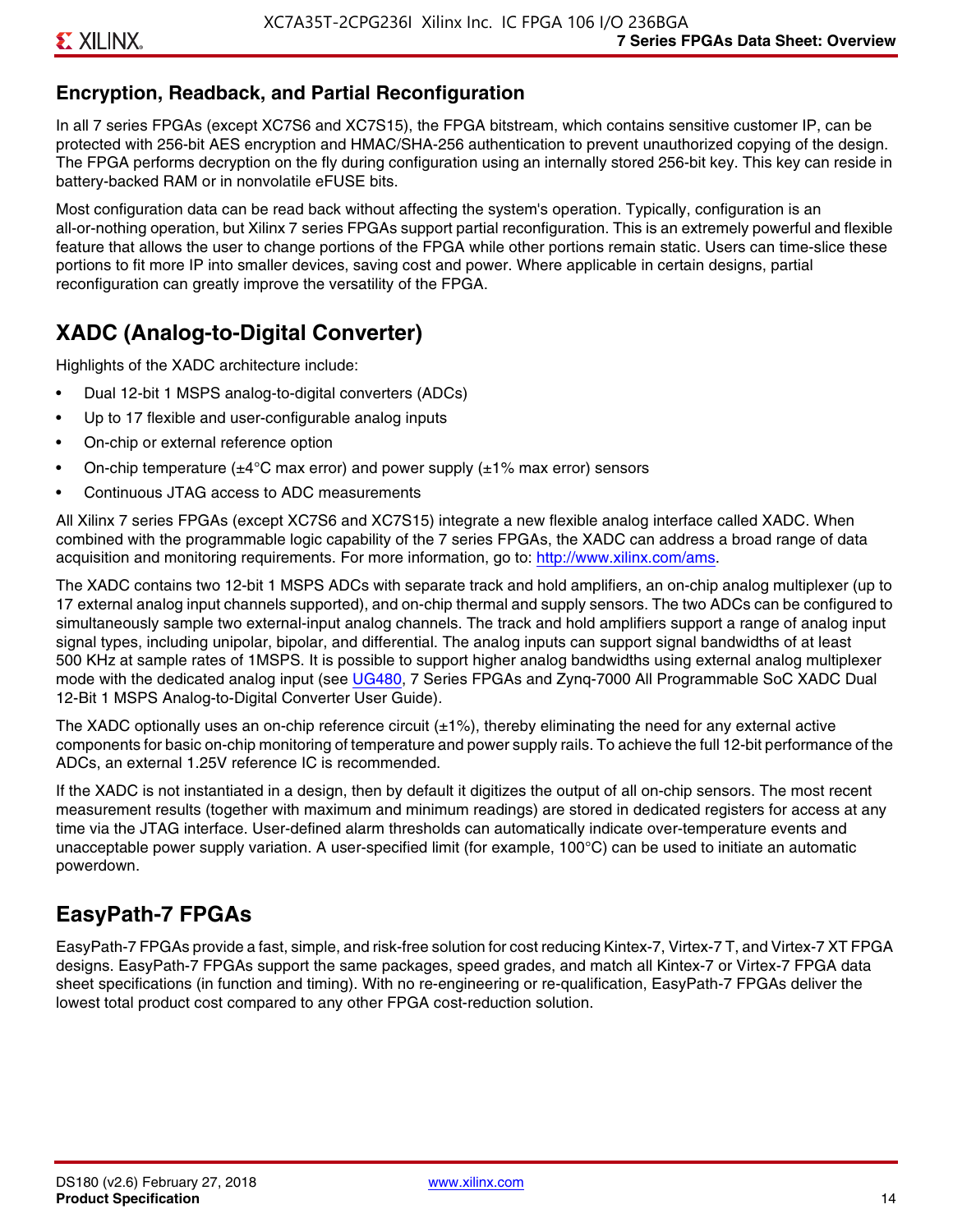### **7 Series FPGA Ordering Information**

Table 12 shows the speed and temperature grades available in the different device families. Some devices might not be available in every speed and temperature grade.

#### *Table 12:* **7 Series Speed Grade and Temperature Ranges**

| <b>Commercial (C)</b><br>Industrial (I)<br>Expanded (Q)<br>Extended (E)<br>Family<br>$0^{\circ}$ C to +100 $^{\circ}$ C<br>$-40^{\circ}$ C to +100 $^{\circ}$ C<br>$-40^{\circ}$ C to +125 $^{\circ}$ C<br>$0^\circ$ C to +85 $^\circ$ C<br>$-2C(1.0V)$<br>$-21(1.0V)$<br>Spartan-7<br>All<br>$-1C(1.0V)$<br>$-11(1.0V)$<br>$-1Q(1.0V)$<br>$-1LI(0.95V)$<br>$-3E(1.0V)$<br>$-2C(1.0V)$<br>$-21(1.0V)$<br>Artix-7<br>All<br>-2LE (1.0V or 0.9V)<br>$-1C(1.0V)$<br>$-11(1.0V)$<br>$-1LI(0.95V)$<br>$-3E(1.0V)$<br>$-2C(1.0V)$<br>$-21(1.0V)$<br>XC7K70T<br>-2LE (1.0V or 0.9V)<br>$-1C(1.0V)$<br>$-11(1.0V)$<br>Kintex-7<br><b>XC7K160T</b><br>$-3E(1.0V)$<br><b>XC7K325T</b><br>$-2C(1.0V)$<br>$-21(1.0V)$<br><b>XC7K355T</b><br><b>XC7K410T</b><br>-2LE (1.0V or 0.9V)<br>$-2LI(0.95V)$<br><b>XC7K420T</b><br>$-1C(1.0V)$<br>$-11(1.0V)$<br><b>XC7K480T</b><br>$-3E(1.0V)$<br>$-2C(1.0V)$<br>$-21(1.0V)$<br><b>XC7V585T</b><br>$-2LE(1.0V)$<br>$-1C(1.0V)$<br>$-11(1.0V)$<br>Virtex-7 T<br>$-2C(1.0V)$<br>$-2GE(1.0V)$<br>XC7V2000T<br>$-2LE(1.0V)$<br>$-1C(1.0V)$<br>$-11(1.0V)$<br>$-3E(1.0V)$<br>XC7VX330T<br>$-2C(1.0V)$<br>$-21(1.0V)$<br>XC7VX415T<br>$-2LE(1.0V)$<br>XC7VX485T<br>XC7VX550T<br>XC7VX690T<br>$-1C(1.0V)$<br>$-11(1.0V)$<br>$-2C(1.0V)$<br>Virtex-7 XT<br>$-2LE(1.0V)$<br>XC7VX980T | <b>Device</b> |                |             | Speed Grade, Temperature Range, and Operating Voltage |  |
|----------------------------------------------------------------------------------------------------------------------------------------------------------------------------------------------------------------------------------------------------------------------------------------------------------------------------------------------------------------------------------------------------------------------------------------------------------------------------------------------------------------------------------------------------------------------------------------------------------------------------------------------------------------------------------------------------------------------------------------------------------------------------------------------------------------------------------------------------------------------------------------------------------------------------------------------------------------------------------------------------------------------------------------------------------------------------------------------------------------------------------------------------------------------------------------------------------------------------------------------------------------------------------------------------------|---------------|----------------|-------------|-------------------------------------------------------|--|
|                                                                                                                                                                                                                                                                                                                                                                                                                                                                                                                                                                                                                                                                                                                                                                                                                                                                                                                                                                                                                                                                                                                                                                                                                                                                                                          |               | <b>Devices</b> |             |                                                       |  |
|                                                                                                                                                                                                                                                                                                                                                                                                                                                                                                                                                                                                                                                                                                                                                                                                                                                                                                                                                                                                                                                                                                                                                                                                                                                                                                          |               |                |             |                                                       |  |
|                                                                                                                                                                                                                                                                                                                                                                                                                                                                                                                                                                                                                                                                                                                                                                                                                                                                                                                                                                                                                                                                                                                                                                                                                                                                                                          |               |                |             |                                                       |  |
|                                                                                                                                                                                                                                                                                                                                                                                                                                                                                                                                                                                                                                                                                                                                                                                                                                                                                                                                                                                                                                                                                                                                                                                                                                                                                                          |               |                |             |                                                       |  |
|                                                                                                                                                                                                                                                                                                                                                                                                                                                                                                                                                                                                                                                                                                                                                                                                                                                                                                                                                                                                                                                                                                                                                                                                                                                                                                          |               |                |             |                                                       |  |
|                                                                                                                                                                                                                                                                                                                                                                                                                                                                                                                                                                                                                                                                                                                                                                                                                                                                                                                                                                                                                                                                                                                                                                                                                                                                                                          |               |                |             |                                                       |  |
|                                                                                                                                                                                                                                                                                                                                                                                                                                                                                                                                                                                                                                                                                                                                                                                                                                                                                                                                                                                                                                                                                                                                                                                                                                                                                                          |               |                |             |                                                       |  |
|                                                                                                                                                                                                                                                                                                                                                                                                                                                                                                                                                                                                                                                                                                                                                                                                                                                                                                                                                                                                                                                                                                                                                                                                                                                                                                          |               |                |             |                                                       |  |
|                                                                                                                                                                                                                                                                                                                                                                                                                                                                                                                                                                                                                                                                                                                                                                                                                                                                                                                                                                                                                                                                                                                                                                                                                                                                                                          |               |                |             |                                                       |  |
|                                                                                                                                                                                                                                                                                                                                                                                                                                                                                                                                                                                                                                                                                                                                                                                                                                                                                                                                                                                                                                                                                                                                                                                                                                                                                                          |               |                |             |                                                       |  |
|                                                                                                                                                                                                                                                                                                                                                                                                                                                                                                                                                                                                                                                                                                                                                                                                                                                                                                                                                                                                                                                                                                                                                                                                                                                                                                          |               |                |             |                                                       |  |
|                                                                                                                                                                                                                                                                                                                                                                                                                                                                                                                                                                                                                                                                                                                                                                                                                                                                                                                                                                                                                                                                                                                                                                                                                                                                                                          |               |                |             |                                                       |  |
|                                                                                                                                                                                                                                                                                                                                                                                                                                                                                                                                                                                                                                                                                                                                                                                                                                                                                                                                                                                                                                                                                                                                                                                                                                                                                                          |               |                |             |                                                       |  |
|                                                                                                                                                                                                                                                                                                                                                                                                                                                                                                                                                                                                                                                                                                                                                                                                                                                                                                                                                                                                                                                                                                                                                                                                                                                                                                          |               |                |             |                                                       |  |
|                                                                                                                                                                                                                                                                                                                                                                                                                                                                                                                                                                                                                                                                                                                                                                                                                                                                                                                                                                                                                                                                                                                                                                                                                                                                                                          |               |                |             |                                                       |  |
|                                                                                                                                                                                                                                                                                                                                                                                                                                                                                                                                                                                                                                                                                                                                                                                                                                                                                                                                                                                                                                                                                                                                                                                                                                                                                                          |               |                |             |                                                       |  |
|                                                                                                                                                                                                                                                                                                                                                                                                                                                                                                                                                                                                                                                                                                                                                                                                                                                                                                                                                                                                                                                                                                                                                                                                                                                                                                          |               |                |             |                                                       |  |
|                                                                                                                                                                                                                                                                                                                                                                                                                                                                                                                                                                                                                                                                                                                                                                                                                                                                                                                                                                                                                                                                                                                                                                                                                                                                                                          |               |                |             |                                                       |  |
|                                                                                                                                                                                                                                                                                                                                                                                                                                                                                                                                                                                                                                                                                                                                                                                                                                                                                                                                                                                                                                                                                                                                                                                                                                                                                                          |               |                |             |                                                       |  |
|                                                                                                                                                                                                                                                                                                                                                                                                                                                                                                                                                                                                                                                                                                                                                                                                                                                                                                                                                                                                                                                                                                                                                                                                                                                                                                          |               |                |             |                                                       |  |
|                                                                                                                                                                                                                                                                                                                                                                                                                                                                                                                                                                                                                                                                                                                                                                                                                                                                                                                                                                                                                                                                                                                                                                                                                                                                                                          |               |                |             |                                                       |  |
|                                                                                                                                                                                                                                                                                                                                                                                                                                                                                                                                                                                                                                                                                                                                                                                                                                                                                                                                                                                                                                                                                                                                                                                                                                                                                                          |               |                |             |                                                       |  |
|                                                                                                                                                                                                                                                                                                                                                                                                                                                                                                                                                                                                                                                                                                                                                                                                                                                                                                                                                                                                                                                                                                                                                                                                                                                                                                          |               |                |             |                                                       |  |
|                                                                                                                                                                                                                                                                                                                                                                                                                                                                                                                                                                                                                                                                                                                                                                                                                                                                                                                                                                                                                                                                                                                                                                                                                                                                                                          |               |                |             |                                                       |  |
|                                                                                                                                                                                                                                                                                                                                                                                                                                                                                                                                                                                                                                                                                                                                                                                                                                                                                                                                                                                                                                                                                                                                                                                                                                                                                                          |               |                |             |                                                       |  |
|                                                                                                                                                                                                                                                                                                                                                                                                                                                                                                                                                                                                                                                                                                                                                                                                                                                                                                                                                                                                                                                                                                                                                                                                                                                                                                          |               |                |             |                                                       |  |
|                                                                                                                                                                                                                                                                                                                                                                                                                                                                                                                                                                                                                                                                                                                                                                                                                                                                                                                                                                                                                                                                                                                                                                                                                                                                                                          |               |                |             |                                                       |  |
|                                                                                                                                                                                                                                                                                                                                                                                                                                                                                                                                                                                                                                                                                                                                                                                                                                                                                                                                                                                                                                                                                                                                                                                                                                                                                                          |               |                |             |                                                       |  |
|                                                                                                                                                                                                                                                                                                                                                                                                                                                                                                                                                                                                                                                                                                                                                                                                                                                                                                                                                                                                                                                                                                                                                                                                                                                                                                          |               |                |             |                                                       |  |
|                                                                                                                                                                                                                                                                                                                                                                                                                                                                                                                                                                                                                                                                                                                                                                                                                                                                                                                                                                                                                                                                                                                                                                                                                                                                                                          |               |                |             |                                                       |  |
|                                                                                                                                                                                                                                                                                                                                                                                                                                                                                                                                                                                                                                                                                                                                                                                                                                                                                                                                                                                                                                                                                                                                                                                                                                                                                                          |               |                |             |                                                       |  |
|                                                                                                                                                                                                                                                                                                                                                                                                                                                                                                                                                                                                                                                                                                                                                                                                                                                                                                                                                                                                                                                                                                                                                                                                                                                                                                          |               |                |             |                                                       |  |
| $-11(1.0V)$                                                                                                                                                                                                                                                                                                                                                                                                                                                                                                                                                                                                                                                                                                                                                                                                                                                                                                                                                                                                                                                                                                                                                                                                                                                                                              |               |                | $-1C(1.0V)$ |                                                       |  |
| $-2C(1.0V)$                                                                                                                                                                                                                                                                                                                                                                                                                                                                                                                                                                                                                                                                                                                                                                                                                                                                                                                                                                                                                                                                                                                                                                                                                                                                                              |               |                |             |                                                       |  |
| $-2GE(1.0V)$                                                                                                                                                                                                                                                                                                                                                                                                                                                                                                                                                                                                                                                                                                                                                                                                                                                                                                                                                                                                                                                                                                                                                                                                                                                                                             |               |                |             |                                                       |  |
| XC7VX1140T<br>$-2LE(1.0V)$                                                                                                                                                                                                                                                                                                                                                                                                                                                                                                                                                                                                                                                                                                                                                                                                                                                                                                                                                                                                                                                                                                                                                                                                                                                                               |               |                |             |                                                       |  |
| $-1C(1.0V)$<br>$-11(1.0V)$                                                                                                                                                                                                                                                                                                                                                                                                                                                                                                                                                                                                                                                                                                                                                                                                                                                                                                                                                                                                                                                                                                                                                                                                                                                                               |               |                |             |                                                       |  |
| $-2C(1.0V)$                                                                                                                                                                                                                                                                                                                                                                                                                                                                                                                                                                                                                                                                                                                                                                                                                                                                                                                                                                                                                                                                                                                                                                                                                                                                                              |               |                |             |                                                       |  |
| $-2GE(1.0V)$                                                                                                                                                                                                                                                                                                                                                                                                                                                                                                                                                                                                                                                                                                                                                                                                                                                                                                                                                                                                                                                                                                                                                                                                                                                                                             |               |                |             |                                                       |  |
| Virtex-7 HT<br>All<br>$-2LE(1.0V)$                                                                                                                                                                                                                                                                                                                                                                                                                                                                                                                                                                                                                                                                                                                                                                                                                                                                                                                                                                                                                                                                                                                                                                                                                                                                       |               |                |             |                                                       |  |
| $-1C(1.0V)$                                                                                                                                                                                                                                                                                                                                                                                                                                                                                                                                                                                                                                                                                                                                                                                                                                                                                                                                                                                                                                                                                                                                                                                                                                                                                              |               |                |             |                                                       |  |

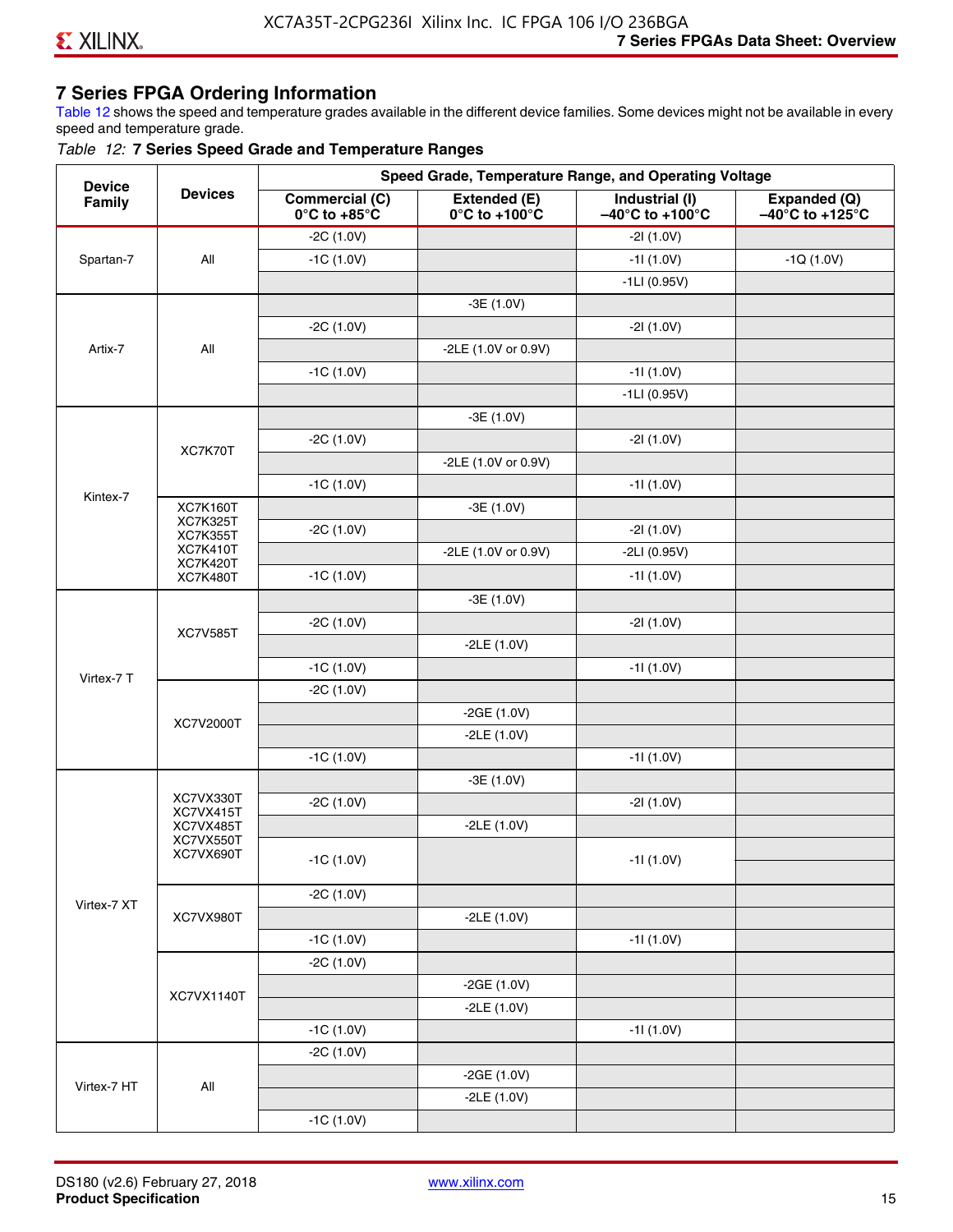The Spartan-7 FPGA ordering information is shown in Figure 1. Refer to the Package Marking section of [UG475,](http://www.xilinx.com/support/documentation/user_guides/ug475_7Series_Pkg_Pinout.pdf) *7 Series FPGAs Packaging and Pinout* for a more detailed explanation of the device markings.





The Artix-7, Kintex-7, and Virtex-7 FPGA ordering information, shown in Figure 2, applies to all packages including Pb-Free. Refer to the Package Marking section of [UG475](http://www.xilinx.com/support/documentation/user_guides/ug475_7Series_Pkg_Pinout.pdf), *7 Series FPGAs Packaging and Pinout* for a more detailed explanation of the device markings.



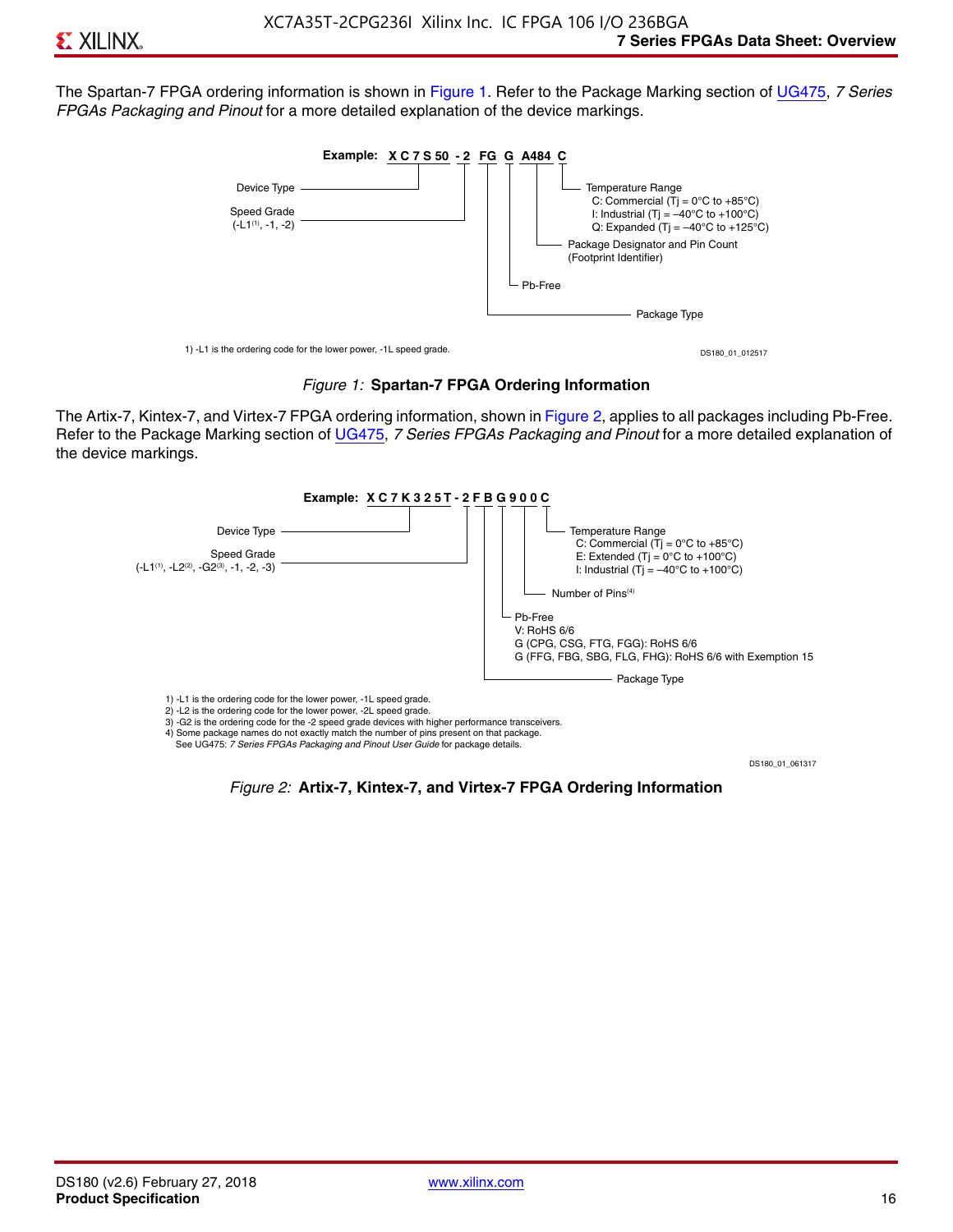## **Revision History**

The following table shows the revision history for this document:

| <b>Date</b> | <b>Version</b> | <b>Description of Revisions</b>                                                                                                                                                                                                                                                                                                                                                                                                                                                                                                                                                                                                                                                                                                                                                                                                                                                                                                                                                                                                                                                                                                                                                                                                                                                                                       |
|-------------|----------------|-----------------------------------------------------------------------------------------------------------------------------------------------------------------------------------------------------------------------------------------------------------------------------------------------------------------------------------------------------------------------------------------------------------------------------------------------------------------------------------------------------------------------------------------------------------------------------------------------------------------------------------------------------------------------------------------------------------------------------------------------------------------------------------------------------------------------------------------------------------------------------------------------------------------------------------------------------------------------------------------------------------------------------------------------------------------------------------------------------------------------------------------------------------------------------------------------------------------------------------------------------------------------------------------------------------------------|
| 06/21/10    | 1.0            | Initial Xilinx release.                                                                                                                                                                                                                                                                                                                                                                                                                                                                                                                                                                                                                                                                                                                                                                                                                                                                                                                                                                                                                                                                                                                                                                                                                                                                                               |
| 07/30/10    | 1.1            | Added SHA-256 to authentication information. Updated Table 5, Table 7, Virtex-7 FPGA Device-<br>Package Combinations and Maximum I/Os table (Virtex-7 T devices), and Table 9 with ball pitch<br>information and voltage bank information. Updated DSP and Logic Slice information in Table 8.<br><b>Updated Low-Power Gigabit Transceivers.</b>                                                                                                                                                                                                                                                                                                                                                                                                                                                                                                                                                                                                                                                                                                                                                                                                                                                                                                                                                                      |
| 09/24/10    | 1.2            | In General Description, updated 4.7 TMACS DSP to 5.0 TMACS DSP. In Table 1, added Note 1;<br>updated Peak DSP Performance for Kintex-7 and Virtex-7 families. In Table 4, updated CMT<br>information for XC7A175T and XC7A355T. In Table 6, replaced XC7K120T with XC7K160T and<br>replaced XC7K230T with XC7K325T-and updated corresponding information. Also added<br>XC7K355T, XC7K420T, and XC7K480T. In Table 7, replaced XC7K230T with XC7K325T. In Table 8,<br>updated XC7V450T Logic Cell, CLB, block RAM, and PCI information; updated XC7VX415T and<br>XC7VX690T PCI information; updated XC7V1500T, and XC7V2000T block RAM information; and<br>replaced XC7VX605T with XC7VX575T, replaced XC7VX895T with XC7VX850T, and replaced<br>XC7VX910T with XC7VX865T-and updated corresponding information. Updated Digital Signal<br>Processing - DSP Slice with operating speed of 640 MHz. Removed specific transceiver type from<br>Out-of-Band Signaling. In Virtex-7 FPGA Device-Package Combinations and Maximum I/Os table<br>(Virtex-7 T devices), replaced XC7VX605T with XC7VX575T and added table notes 2 and 3. In<br>Table 9, removed the FFG784 package for the XC7VX485T device; replaced XC7VX605T with<br>XC7VX575T; replaced XC7VX895T with XC7VX850T; and replaced XC7VX910T with XC7VX865T. |
| 10/20/10    | 1.3            | In Table 7, replaced XC7K120T with XC7K160T. Updated Digital Signal Processing - DSP Slice.                                                                                                                                                                                                                                                                                                                                                                                                                                                                                                                                                                                                                                                                                                                                                                                                                                                                                                                                                                                                                                                                                                                                                                                                                           |
| 11/17/10    | 1.4            | Updated maximum I/O bandwidth to 3.1 Tb/s in General Description. Updated Peak Transceiver Speed<br>for Virtex-7 FPGAs in Summary of 7 Series FPGA Features and in Table 1. Updated Peak DSP<br>Performance values in Table 1 and Digital Signal Processing - DSP Slice. In Table 7, updated<br>XC7K70T I/O information. In Table 8, added XC7VH290T, XC7VH580T, and XC7VH870T devices and<br>updated total I/O banks information for the XC7V585T, XC7V855T, XC7V1500T, and XC7VX865T<br>devices. In Table 9, updated XC7VX415T, XC7VX485T, XC7VX690T, XC7VX850T, and XC7VX865T<br>device information. Added Table 11. Updated Low-Power Gigabit Transceivers information, including<br>the addition of the GTZ transceivers.                                                                                                                                                                                                                                                                                                                                                                                                                                                                                                                                                                                        |
| 02/22/11    | 1.5            | Updated Summary of 7 Series FPGA Features and the Low-Power Gigabit Transceivers highlights and<br>section. In Table 1, updated Kintex-7 FPGA, Artix-7 FPGA information. In Table 4, updated XC7A175T.<br>Also, updated XC7A355T. Added three Artix-7 FPGA packages to Table 5: SBG325, SBG484, and<br>FBG485, changed package from FGG784 to FBG784, and updated package information for<br>XC7A175T and XC7A355T devices. In Table 6, updated XC7K160T and added three devices:<br>XC7K355T, XC7K420T, and XC7K480T. In Table 7, updated XC7K70T package information and added<br>three devices: XC7K355T, XC7K420T, and XC7K480T. In Table 8, added note 1 (EasyPath FPGAs)<br>and updated note 7 to include GTZ transceivers. In Virtex-7 FPGA Device-Package Combinations and<br>Maximum I/Os table (Virtex-7 T devices), added two Virtex-7 FPGA packages: FHG1157 and<br>FHG1761, and updated XC7V1500T (no FFG1157) and XC7V2000T (no FFG1761) package<br>information and removed the associated notes. Added CLBs, Slices, and LUTs. Updated Input/Output.<br>Added EasyPath-7 FPGAs.                                                                                                                                                                                                                        |
| 03/28/11    | 1.6            | Updated General Description, Summary of 7 Series FPGA Features, Table 1, Table 4, Table 5, Table 6,<br>Table 7, Table 8, Table 9 (combined Virtex-7 T and XT devices in one table), and Table 11. Updated the<br>Low-Power Gigabit Transceivers highlights and section. Updated Block RAM, Integrated Interface<br>Blocks for PCI Express Designs, Configuration, Encryption, Readback, and Partial Reconfiguration,<br>XADC (Analog-to-Digital Converter), 7 Series FPGA Ordering Information, and EasyPath-7 FPGAs.                                                                                                                                                                                                                                                                                                                                                                                                                                                                                                                                                                                                                                                                                                                                                                                                 |
| 07/06/11    | 1.7            | Updated General Description, Summary of 7 Series FPGA Features, Table 1, Table 4, Table 6, Table 8,<br>Table 9 and Table 11. Added Table 10. Added Stacked Silicon Interconnect (SSI) Technology. Updated<br>Transmitter, Configuration, and XADC (Analog-to-Digital Converter). Updated Figure 1.                                                                                                                                                                                                                                                                                                                                                                                                                                                                                                                                                                                                                                                                                                                                                                                                                                                                                                                                                                                                                    |
| 09/13/11    | 1.8            | Updated General Description, Table 1, Table 4, Table 5, Table 8, CLBs, Slices, and LUTs,<br>Configuration, and 7 Series FPGA Ordering Information.                                                                                                                                                                                                                                                                                                                                                                                                                                                                                                                                                                                                                                                                                                                                                                                                                                                                                                                                                                                                                                                                                                                                                                    |
| 01/15/12    | 1.9            | Updated General Description, Table 1, Table 4, Table 5, Table 6, Table 7, Table 8, Table 10, Table 11,<br>Block RAM, Digital Signal Processing - DSP Slice, Low-Power Gigabit Transceivers, Integrated<br>Interface Blocks for PCI Express Designs, Configuration, EasyPath-7 FPGAs, and 7 Series FPGA<br><b>Ordering Information.</b>                                                                                                                                                                                                                                                                                                                                                                                                                                                                                                                                                                                                                                                                                                                                                                                                                                                                                                                                                                                |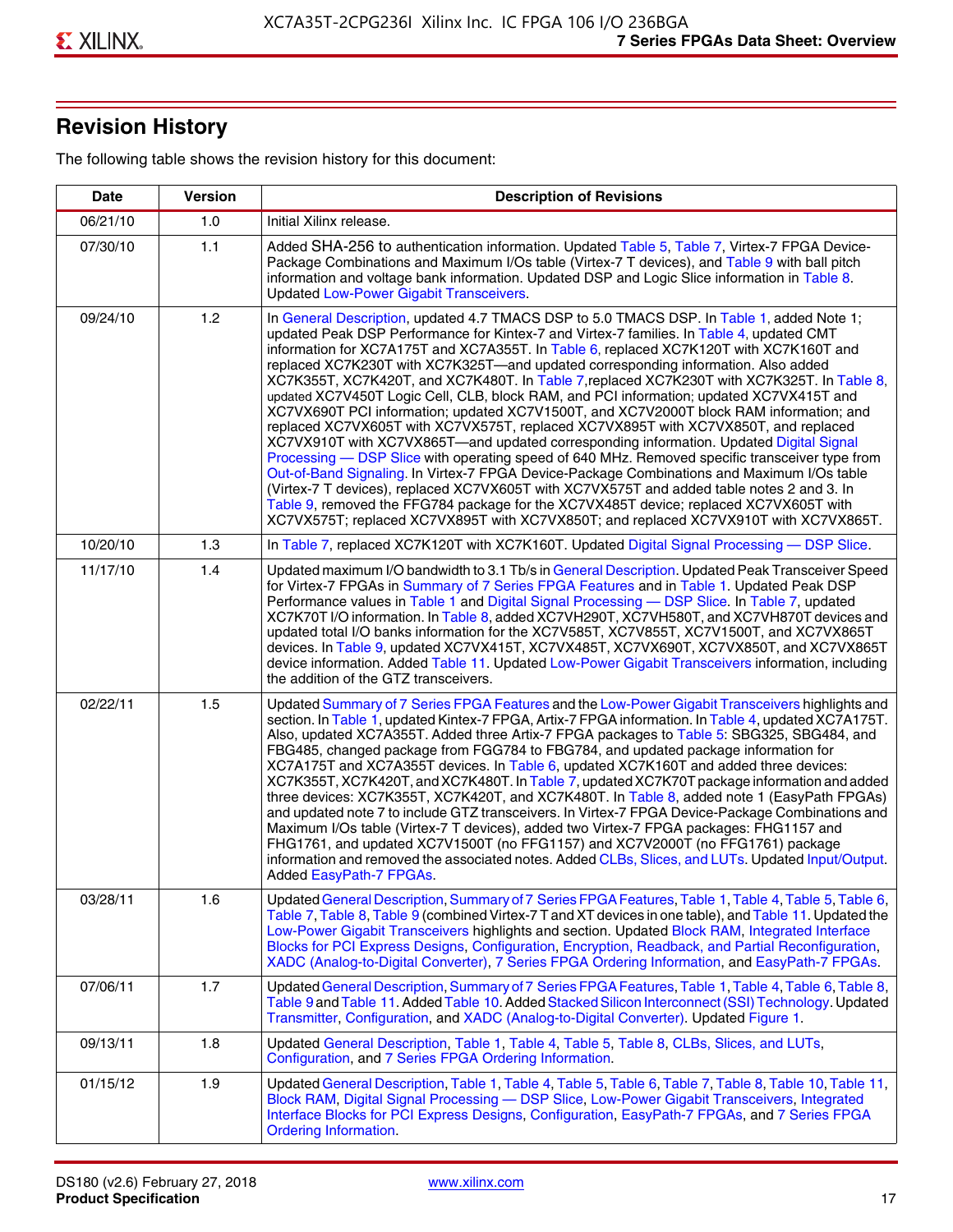| <b>Date</b> | <b>Version</b> | <b>Description of Revisions</b>                                                                                                                                                                                                                                                                                                                                                                                                                                     |
|-------------|----------------|---------------------------------------------------------------------------------------------------------------------------------------------------------------------------------------------------------------------------------------------------------------------------------------------------------------------------------------------------------------------------------------------------------------------------------------------------------------------|
| 03/02/12    | 1.10           | Updated General Description, Table 5, and Table 12.                                                                                                                                                                                                                                                                                                                                                                                                                 |
| 05/02/12    | 1.11           | Updated Table 7, Table 9, Table 10, Low-Power Gigabit Transceivers, and 7 Series FPGA Ordering<br>Information. Added 7 Series FPGA Ordering Information.                                                                                                                                                                                                                                                                                                            |
| 10/15/12    | 1.12           | Updated overview with Artix-7 SL and SLT devices. Updated Table 1, Table 4, Table 5, Table 8, Table 9,<br>Table 10, Table 11, and Table 12. Added Table 3. Updated Regional Clocks, Block RAM, Integrated<br>Interface Blocks for PCI Express Designs, Configuration, and 7 Series FPGA Ordering Information.                                                                                                                                                       |
| 11/30/12    | 1.13           | Updated notes in Table 4 and Table 12. Updated XADC (Analog-to-Digital Converter).                                                                                                                                                                                                                                                                                                                                                                                  |
| 07/29/13    | 1.14           | Removed SL and SLT devices. Updated General Description, Table 4, Table 5, notes in Table 6 and<br>Table 8, Regional Clocks, Input/Output, Low-Power Gigabit Transceivers, Integrated Interface Blocks<br>for PCI Express Designs, Configuration, and 7 Series FPGA Ordering Information. Removed previous<br>Table 3.                                                                                                                                              |
| 02/18/14    | 1.15           | Changed document classification to Product Specification from Preliminary Product Specification.<br>Updated HR I/O information for XC7A35T and XC7A50T in Table 5. Updated XC7VH870T I/O<br>information in Table 8. Updated Table 11.                                                                                                                                                                                                                               |
| 10/08/14    | 1.16           | Added XC7A15T to Table 4 and Table 5. Removed HCG1931 and HCG1932 from Table 11. Updated<br>Input/Output Delay; Block RAM; Configuration; I/O Clocks; and Updated Table 12 and Figure 1.                                                                                                                                                                                                                                                                            |
| 12/17/14    | 1.16.1         | Typographical edit.                                                                                                                                                                                                                                                                                                                                                                                                                                                 |
| 05/27/15    | 1.17           | Updated Table 5, Table 7, Table 9, Table 10, Table 11, and Figure 1.                                                                                                                                                                                                                                                                                                                                                                                                |
| 09/27/16    | 2.0            | Added Spartan-7 devices throughout document, including Table 1, Table 2, Table 3, and Table 12.<br>Added two Artix-7 devices XC7A12T and XC7A25T throughout document, including Table 4, Table 5,<br>and Table 12. Updated General Description; Figure 1, Table 7, Regional Clocks, Block RAM,<br>Integrated Interface Blocks for PCI Express Designs, Configuration, Encryption, Readback, and Partial<br>Reconfiguration, and XADC (Analog-to-Digital Converter). |
| 10/20/16    | 2.1            | Updated Table 5.                                                                                                                                                                                                                                                                                                                                                                                                                                                    |
| 12/15/16    | 2.2            | Updated Table 3.                                                                                                                                                                                                                                                                                                                                                                                                                                                    |
| 03/17/17    | 2.3            | Updated Table 1, Table 5, Table 7, Table 9, Table 10, Table 12, and I/O Electrical Characteristics.                                                                                                                                                                                                                                                                                                                                                                 |
| 03/28/17    | 2.4            | Updated Table 7.                                                                                                                                                                                                                                                                                                                                                                                                                                                    |
| 08/01/17    | 2.5            | Updated Table 5 and Figure 2.                                                                                                                                                                                                                                                                                                                                                                                                                                       |
| 02/27/18    | 2.6            | Added MicroBlaze CPU information to the Summary of 7 Series FPGA Features and Table 1.                                                                                                                                                                                                                                                                                                                                                                              |

### **Notice of Disclaimer**

The information disclosed to you hereunder (the "Materials") is provided solely for the selection and use of Xilinx products. To the maximum extent permitted by applicable law: (1) Materials are made available "AS IS" and with all faults, Xilinx hereby DISCLAIMS ALL WARRANTIES AND CONDITIONS, EXPRESS, IMPLIED, OR STATUTORY, INCLUDING BUT NOT LIMITED TO WARRANTIES OF MERCHANTABILITY, NON-INFRINGEMENT, OR FITNESS FOR ANY PARTICULAR PURPOSE; and (2) Xilinx shall not be liable (whether in contract or tort, including negligence, or under any other theory of liability) for any loss or damage of any kind or nature related to, arising under, or in connection with, the Materials (including your use of the Materials), including for any direct, indirect, special, incidental, or consequential loss or damage (including loss of data, profits, goodwill, or any type of loss or damage suffered as a result of any action brought by a third party) even if such damage or loss was reasonably foreseeable or Xilinx had been advised of the possibility of the same. Xilinx assumes no obligation to correct any errors contained in the Materials or to notify you of updates to the Materials or to product specifications. You may not reproduce, modify, distribute, or publicly display the Materials without prior written consent. Certain products are subject to the terms and conditions of Xilinx's limited warranty, please refer to Xilinx's Terms of Sale which can be viewed at [www.xilinx.com/legal.htm#tos;](www.xilinx.com/legal.htm#tos) IP cores may be subject to warranty and support terms contained in a license issued to you by Xilinx. Xilinx products are not designed or intended to be fail-safe or for use in any application requiring fail-safe performance; you assume sole risk and liability for use of Xilinx products in such critical applications, please refer to Xilinx's Terms of Sale which can be viewed at <www.xilinx.com/legal.htm#tos>.

#### **Automotive Applications Disclaimer**

AUTOMOTIVE PRODUCTS (IDENTIFIED AS "XA" IN THE PART NUMBER) ARE NOT WARRANTED FOR USE IN THE DEPLOYMENT OF AIRBAGS OR FOR USE IN APPLICATIONS THAT AFFECT CONTROL OF A VEHICLE ("SAFETY APPLICATION") UNLESS THERE IS A SAFETY CONCEPT OR REDUNDANCY FEATURE CONSISTENT WITH THE ISO 26262 AUTOMOTIVE SAFETY STANDARD ("SAFETY DESIGN"). CUSTOMER SHALL, PRIOR TO USING OR DISTRIBUTING ANY SYSTEMS THAT INCORPORATE PRODUCTS, THOROUGHLY TEST SUCH SYSTEMS FOR SAFETY PURPOSES. USE OF PRODUCTS IN A SAFETY APPLICATION WITHOUT A SAFETY DESIGN IS FULLY AT THE RISK OF CUSTOMER, SUBJECT ONLY TO APPLICABLE LAWS AND REGULATIONS GOVERNING LIMITATIONS ON PRODUCT LIABILITY.